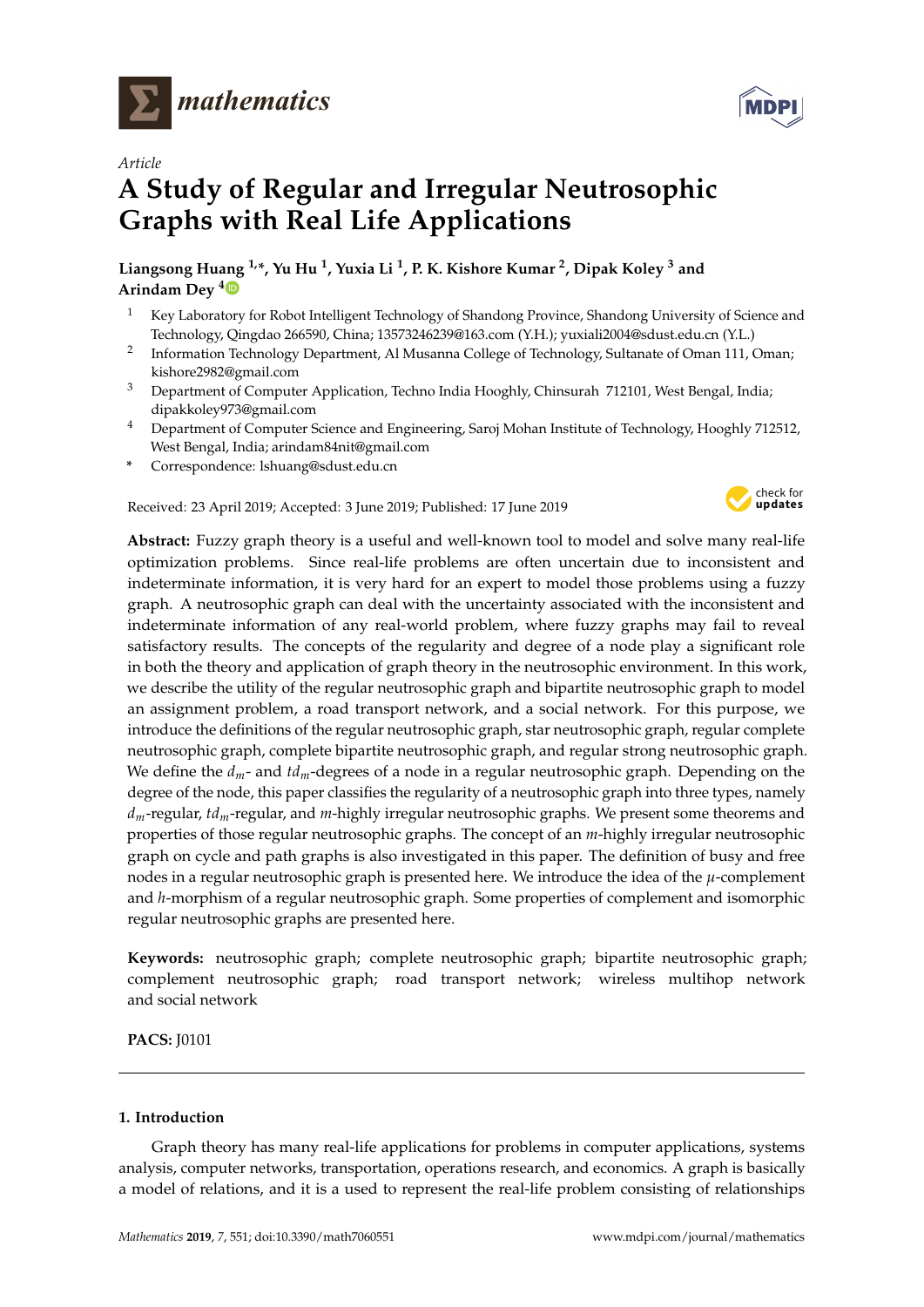between objects. The vertices and edges of the graph are used to represent the objects and the relations between objects, respectively. In many optimization problems, the available information is inexact or imprecise for various reasons such as the loss of information, a lack of evidence, imperfect statistical data and insufficient information. Generally, the uncertainty in real-life problems may be present in the information that defines the problem.

Classical graph theory uses the basic concept of classical set theory, which was presented by Cantor. In a classical graph, for any vertex or edge, there are two possibilities: it is either in the graph or it is not in the graph. Therefore, classical graphs cannot model uncertain optimization problems. Real-life problems are often uncertain, which are hard to model using classical graphs. The fuzzy set [\[1\]](#page-18-0) is an extended version of the classical set, where the objects have varying membership degrees. A fuzzy set gives its objects different membership degrees between zero and one. The membership degree is not the same as probability; rather, it describes membership in vaguely-defined sets. The concept of fuzziness in graph theory [\[2\]](#page-18-1) was described by Kaufmann [\[3\]](#page-18-2) using the fuzzy relation. Rosenfeld [\[4\]](#page-18-3) introduced some concepts such as bridges, cycles, paths, trees, and the connectedness of the fuzzy graph and described some of the properties of the fuzzy graph. Gani and Radha [\[5\]](#page-18-4) presented the notation of the regular fuzzy graph. Many other researchers, such as Samanta and Pal [\[6\]](#page-18-5), Rashmanlou and Pal [\[7\]](#page-18-6), Rashmanlou et al. [\[8](#page-18-7)[,9\]](#page-18-8), Paramik [\[10\]](#page-18-9), Nandhini [\[11\]](#page-18-10), Ghorai and Pal [\[12\]](#page-18-11), Dey et. al [\[13\]](#page-18-12), and Borzooei [\[14\]](#page-18-13) presented much work in the domain of the fuzzy graph and its several applications in real life. Samanta and Pal [\[6\]](#page-18-5) and Rashmanlou and Pal [\[15\]](#page-18-14) presented the concept of the irregular and regular fuzzy graph. They also described some applications of those graphs.

Atanassov [\[16](#page-18-15)[–18\]](#page-18-16) presented the idea of the intuitionistic fuzzy set (IFS) as a modified version of the classical fuzzy set. The classical fuzzy set uses only the membership grade (degree), but IFS uses independent membership grade and non-membership grade for any entity, and the only requirement is that the sum of non-membership and membership degree values be no greater than one. Shannon and Atanassov [\[19\]](#page-18-17) presented the idea of the IFS relation and the intuitionistic fuzzy graph (IFG) and discussed many theorems, proofs, and proprieties [\[19\]](#page-18-17). Parvathi et al. [\[20](#page-18-18)[–22\]](#page-18-19) presented many different operations such as the join, union, and product of two IFGs. Rashmanlou et al. [\[23\]](#page-18-20) presented some products such as strong, direct, and lexicographic products for two IFGs. For further detailed descriptions of IFGs, please refer to [\[24](#page-18-21)[–27\]](#page-18-22). Although the fuzzy graph and IFG have been used to model many real-word problems, uncertainties due to inconsistent and indeterminate information about a problem cannot be represented properly by the fuzzy graph or IFG. Therefore, a new idea is needed to deal with such scenarios.

Smarandache [\[28\]](#page-19-0) introduced the idea of the neutrosophic set, by modifying the concept of the fuzzy set. The neutrosophic set can work with uncertain, indeterminate, vague, and inconsistent information of any uncertain real-life problem. It is basically a modified version of the crisp set, Type 1 fuzzy set, and IFS. It is described by the truth, indeterminate, and false membership degrees of any object. These three membership degrees are independent and always lie within  $]$ <sup>-</sup>0,1<sup>+</sup>[, i.e., a nonstandard unit interval. The neutrosophic graph [\[12\]](#page-18-11) can efficiently model the inconsistent information about any real-life problem. Recently, many researchers have more actively worked on neutrosophic graph theory; for instance, Ye [\[29\]](#page-19-1), Yang et al. [\[30\]](#page-19-2), Naz et al. [\[31\]](#page-19-3), Broumi [\[15\]](#page-18-14), and Arkam [\[32–](#page-19-4)[35\]](#page-19-5).

The vertex degree is a significant way to represent the total number of relations of a vertex in a graph, and the vertex degree can be used to analyze the graph. Gani and Lathi [\[36\]](#page-19-6) proposed the concept of irregularity, total irregularity, and total degree in a fuzzy graph. Maheswari and Sekar [\[37\]](#page-19-7) proposed the notation of the *d*2-vertex in a fuzzy graph and also described several properties on the *d*2-vertex degree of a fuzzy graph. Darabian et al. [\[38\]](#page-19-8) presented the idea of the *dm*-regular vague graph, *tdm*-regular vague graph, *m*-highly irregular vague graph, and *m*-highly total irregular vague graph, and they discussed some properties of those graphs. They described some real-life applications (e.g., fullerene molecules, wireless networks, and road networks) of regular vague graphs. Neutrosophic graphs are more effective, precise, flexible, and compatible when modeling uncertain real-life problems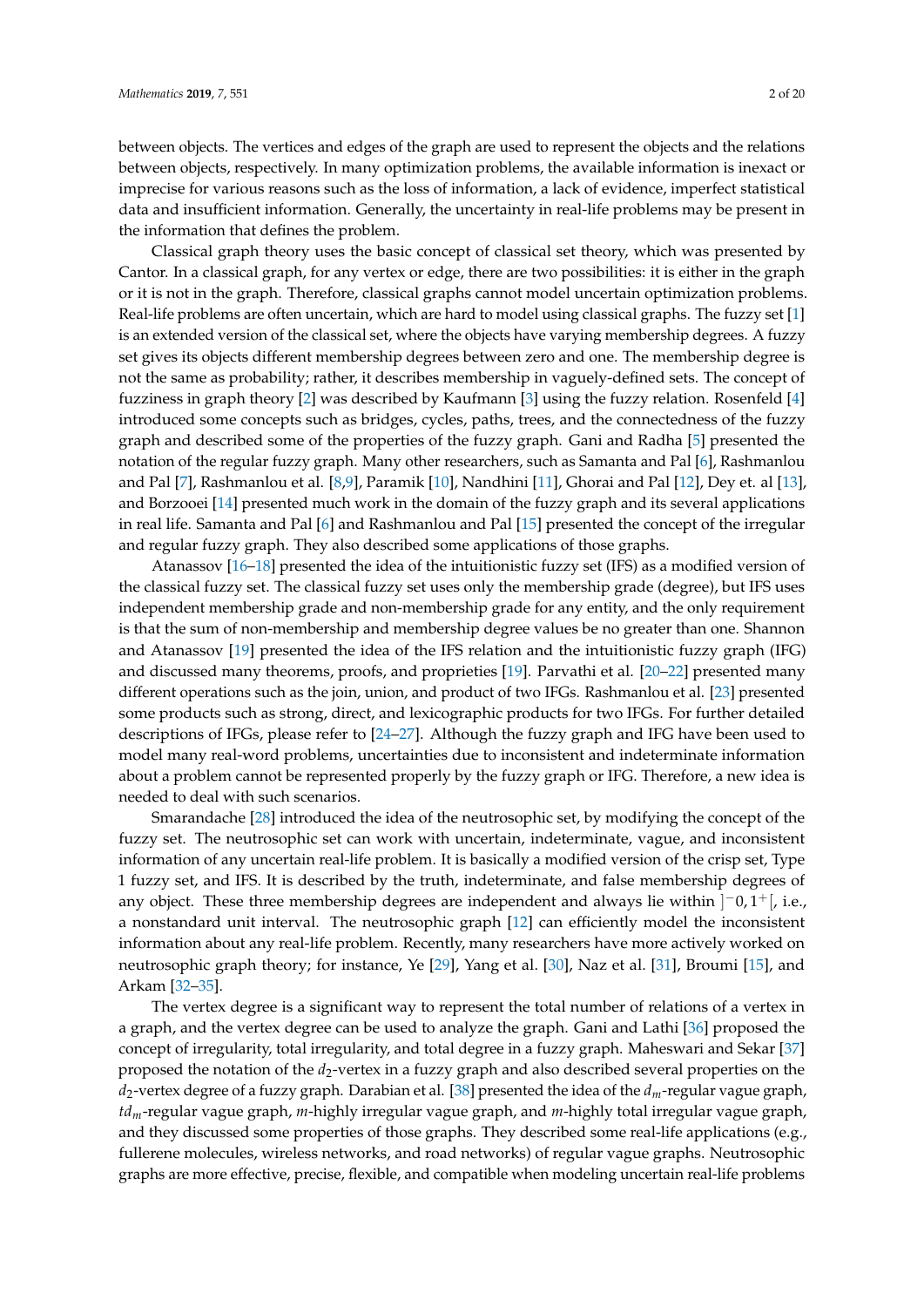compared to fuzzy graphs or vague graphs. Thus, the use of the neutrosophic graph is inevitable for modeling optimization problems [\[29,](#page-19-1)[34,](#page-19-9)[39–](#page-19-10)[41\]](#page-19-11) in real-life scenarios, and it is essential to present some new properties and theories for neutrosophic graphs. This idea motivates us to introduce different types of neutrosophic graphs (regular, bipartite, isomorphic, and *µ* complement neutrosophic graphs) and their related theorems.

The concept of the regularity and degree of nodes has a significant role in both theories and applications (e.g., social network analysis, road transpotation network, wireless multihop network, and the assignment problem) in neutrosophic graph theory. The main contributions of this manuscript are as follows.

- (i) As far as we know, there exists no research work on the regularity of the neutrosophic graph until now. Therefore, in this manuscript, we present the definition of the regular neutrosophic graph, star neutrosophic graph, regular strong neutrosophic graph, and complete bipartite neutrosophic graph.
- (ii) We introduce the two types of degree,  $d_m$  and total  $d_m$ -degrees, of a node in a neutrosophic graph. The definition of busy and free nodes in a regular neutrosophic graph are presented here.
- (iii) Depending on the degree of the node, we introduce the three types of regularity of a neutrosophic graph, *dm*-regular, *tdm*-regular, and *m*-highly-irregular neutrosophic graphs (HING), and some properties are also described. We also investigate the concept of *m*-HING on the cycle graph and path graph in this manuscript.
- (iv) We have presented the definition of the *µ*-complement and *h*-morphism of a neutrosophic graph. Some properties of the complement and isomorphic regular neutrosophic graph are also presented here.
- (v) Some real-life applications of the regular neutrosophic graph and complete bipartite neutrosophic graph such as the road transport network, social networks, and assignment problem are described in this paper.

# **2. Preliminaries**

In this portion, we will discuss the single-valued neutrosophic graph (SVNG), adjacent node, path, isolated node, strength of a path, strong SVNG, complement SVNG, and complete SVNG, which are efficient for the present work.

**Definition 1.** Let  $G = (N, M)$  be an SVNG [\[42,](#page-19-12)[43\]](#page-19-13) where N and M are represented by two neutrosophic sets *on V and E, respectively, which satisfy the following.*

$$
T_M(a, b) \le \min(T_N(a), T_N(b))
$$
  
\n
$$
I_M(a, b) \ge \max(I_N(a), I_N(b))
$$
  
\n
$$
F_M(a, b) \ge \max(F_N(a), F_N(b))
$$

*Here, a and b are two vertices of G, and*  $(a, b) \in E$  *is an edge of G.* 

**Definition 2.** The two nodes a and b of an SVNG  $G = (N, M)$  are defined as the adjacent nodes in G if and only if  $(T_M(a, b), I_M(a, b), F_M(a, b)) > 0$ . The two nodes a and b are called the neighbor nodes, and  $(a, b)$  is *incident at a and b.*

**Definition 3.** Let  $G = (N, M)$  be an SVNG and P be a path of G. P is a collection of different nodes,  $a_0,a_1,a_2,...,a_n$  such that  $(T_M(a_{i-1},a_i)$  ,  $I_M(a_{i-1},a_i)$  ,  $F_M(a_{i-1},a_i))>0$  for  $0\leq i\leq n.$  Here,  $n$  represents *the neutrosophic length of the path P. A single neutrosophic vertex, i.e., a<sup>i</sup> in G, is also assumed as a path. The path length of a single node a<sup>i</sup> is* (0, 0, 0)*. We define the order pair* (*ai*−<sup>1</sup> , *ai*) *as the edge of the path. P is said to be a neutrosophic cycle if*  $a_0 = a_n$  *and n*  $\geq 3$ *.* 

**Definition 4.** *A node*  $a_i \in V$  *of an SVNG G is called the isolated node if there exists no incident arc to the vertex a<sup>i</sup> .*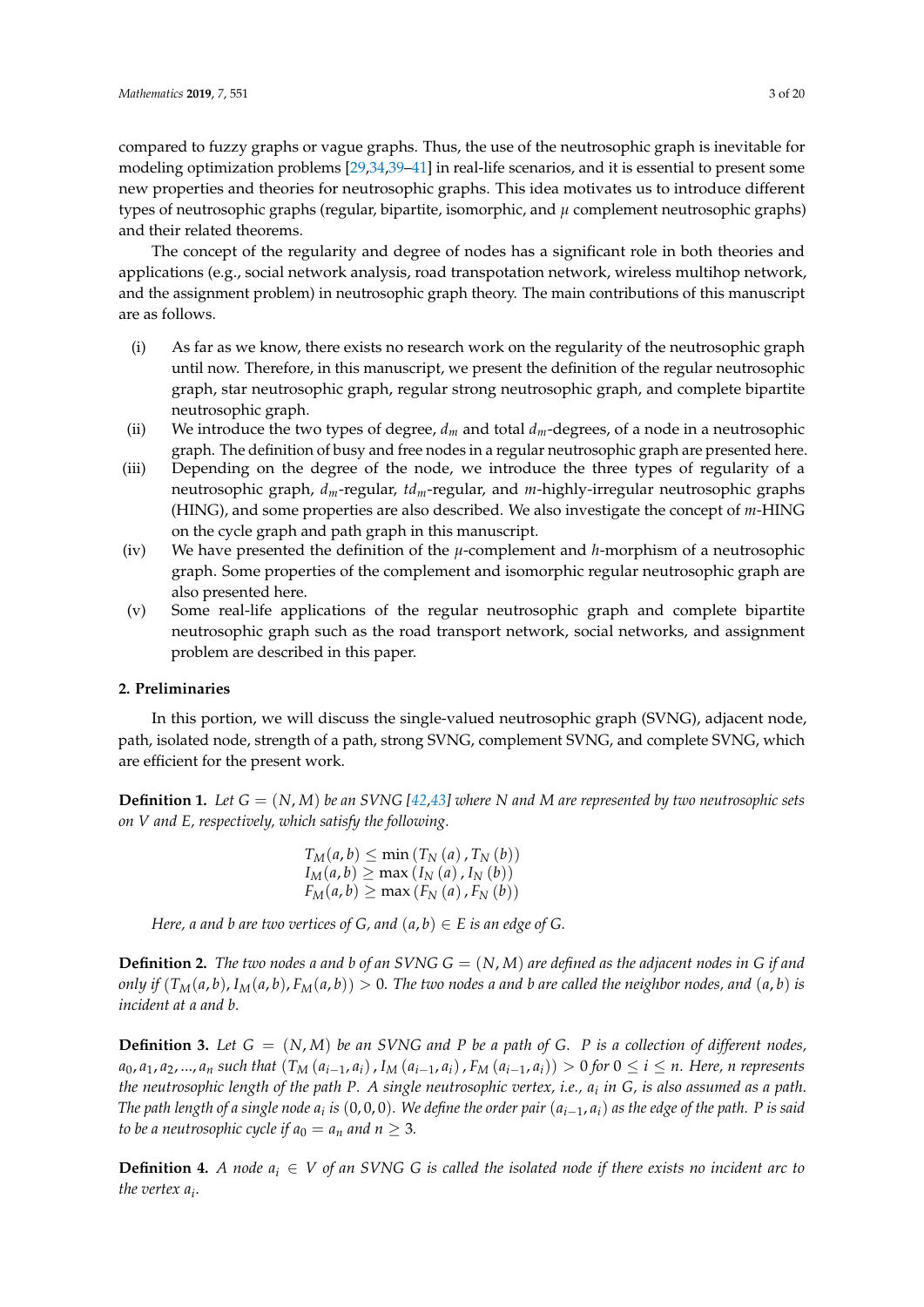**Definition 5.** Let  $G = (N, M)$  be an SVNG. If G has a path P of path length  $[42]$  k from node a to node b in G such as  $P = \{a = a_1, (a_1, a_2), a_2, ..., a_{k-1}(a_{k-1}, a_k), a_k = b\}$ , then  $T_M^k(a, b)$ ,  $I_M^k(a, b)$ , and  $F_M^k(a, b)$  are *described as follows.*

$$
T_{M}^{k}(a,b) = \sup (T_{M}(a,a_{1}) \wedge T_{M}(a_{1},a_{2}) \wedge ... \wedge T_{B}(a_{k-1},a_{k}))
$$
  
\n
$$
I_{M}^{k}(a,b) = \inf (I_{M}(a,a_{1}) \vee I_{M}(a_{1},a_{2}) \vee ... \vee I_{M}(a_{k-1},a_{k}))
$$
  
\n
$$
F_{M}^{k}(a,b) = \inf (F_{M}(a,a_{1}) \vee F_{M}(a_{1},a_{2}) \vee ... \vee F_{M}(a_{k-1},a_{k}))
$$

**Definition 6.** *Let G* = (*N*, *M*) *be an SVNG. The strength of connection of a path P between two nodes a and b* is defined by  $(T_M^{\infty}(a, b), I_M^{\infty}(a, b), F_M^{\infty}(a, b))$  where:

$$
T_M^{\infty}(a, b) = \sup \{ T_M^k(a, b) | k = 1, 2, ...\}
$$
  
\n
$$
I_M^{\infty}(a, b) = \inf \{ I_M^k(a, b) | k = 1, 2, ...\}
$$
  
\n
$$
F_M^{\infty}(a, b) = \inf \{ F_B^k(a, b) | k = 1, 2, ...\}
$$

**Definition 7.** Let  $G = (N, M)$  be an SVNG. G is said to be a connected SVNG [\[42\]](#page-19-12) if there exists no isolated *node in G.*

**Definition 8.** Let  $G = (N, M)$  be an SVNG and  $a \in V$  be node of G. The degree of node a is the sum of the *truth membership values, the sum of the indeterminacy membership values, and the sum of the membership values of falsity of all the arcs that are adjacent to node a. The degree of node [\[35\]](#page-19-5) a is denoted by*  $d(a) =$  $(d_T(a), d_I(a), d_F(a))$  *where:* 

$$
d_{T}(a) = \sum_{\substack{a \in V \\ a \neq b}} T_{M}(a,b), d_{I}(a) = \sum_{\substack{a \in V \\ a \neq b}} I_{M}(a,b), d_{F}(a) = \sum_{\substack{a \in V \\ a \neq b}} F_{M}(a,b)
$$

*Here,*  $d_T(a)$ ,  $d_I(a)$ , and  $d_F(a)$  are the degree of the truth membership value, the degree of the indeterminacy *membership value, and the degree falsity membership value, respectively, of vertex a.*

**Definition 9.** *Let G* = (*N*, *M*) *be an SVNG. Then, the order of G is denoted by*  $O(G) = (O_T(G), O_I(G), O_F(G))$  *where:* 

$$
O_T(G) = \sum_{a \in V} T_N(a), O_I(G) = \sum_{a \in V} I_N(a), O_F(G) = \sum_{a \in V} F_N(a)
$$

*Here, O<sup>T</sup>* (*G*)*, O<sup>I</sup>* (*G*)*, and O<sup>F</sup>* (*G*) *are the order of the membership degree of the truth value, the indeterminacy value, and the falsity value of G, respectively.*

**Definition 10.** *Let G* = (*N*, *M*) *be an SVNG and the size graph of G be described as*  $S(G) = (S_T(G), S_I(G), S_F(G))$  *where:* 

$$
S_{T}(G) = \sum_{\substack{a,b \in V \\ a \neq b}} T_{M}(a,b), S_{I}(G) = \sum_{\substack{a,b \in V \\ a \neq b}} I_{M}(a,b), S_{F}(G) = \sum_{\substack{a,b \in V \\ a \neq b}} F_{M}(a,b)
$$

*Here, S<sup>T</sup>* (*G*)*, S<sup>I</sup>* (*G*)*, and S<sup>F</sup>* (*G*) *are respectively the order of the membership degree of the truth, indeterminacy, and falsity of G.*

**Definition 11.** Let  $G = (N, M)$  be an SVNG. G is said to be a strong SVNG [\[31](#page-19-3)[,35](#page-19-5)[,44\]](#page-19-14) if:

$$
T_M(a, b) = \min(T_N(a), T_N(b))
$$
  
\n
$$
I_M(a, b) = \max(I_N(a), I_N(b))
$$
  
\n
$$
F_M(a, b) = \max(F_N(a), F_N(b)), \forall (a, b) \in E
$$

**Definition 12.** Let  $G = (N, M)$  be an SVNG and G be said to be a complete SVNG [\[31](#page-19-3)[,35](#page-19-5)[,44\]](#page-19-14) if: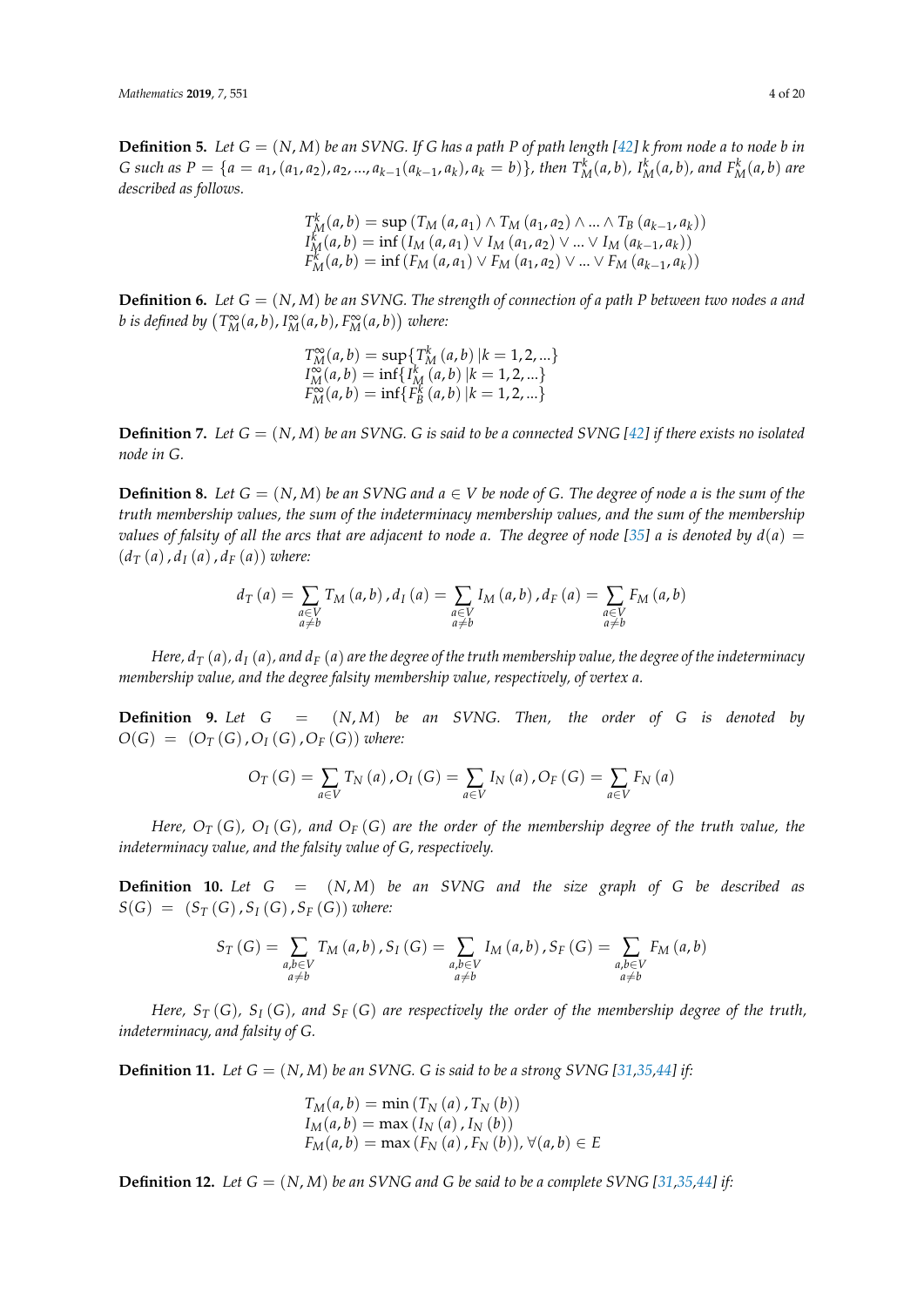$$
T_M(a, b) = \min(T_N(a), T_N(b))
$$
  
\n
$$
I_M(a, b) = \max(I_N(a), I_N(b))
$$
  
\n
$$
F_M(a, b) = \max(F_N(a), F_N(b)), \forall a, b \in V
$$

**Definition 13.** Let  $G = (N, M)$  be an SVNG.  $G<sup>c</sup> = (N<sup>c</sup>, M<sup>c</sup>)$  is the complement of an SVNG [\[31,](#page-19-3)[35,](#page-19-5)[44\]](#page-19-14) if  $N^c = N$  and  $M^c$  is computed as below.

$$
T_{M}^{c}(a, b) = \min (T_{N}(a), T_{N}(b)) - T_{M}(a, b)
$$
  
\n
$$
I_{M}^{c}(a, b) = \max (I_{N}(a), I_{N}(b)) - I_{M}(a, b)
$$
  
\n
$$
F_{M}^{c}(a, b) = \max (F_{N}(a), F_{N}(b)) - F_{M}(a, b), \forall a, b \in V
$$

Here,  $T_M^c(a,b)$ , I $_M^c(a,b)$ , and  $F_M^c(a,b)$  denote the true, intermediate, and false membership degree for edge  $(a, b)$  of  $G^c$ .

## **3. Regular,** *dm***-Regular, and** *tdm***-Regular Neutrosophic Graphs**

In this section, first we define the regular neutrosophic graph, regular strong neutrosophic graph, *dm*-degree, and *tdm*-degree of nodes in a neutrosophic graph. Then, we propose the notions of *d<sup>m</sup>* and *tdm*-regular neutrosophic graphs and prove the necessary and sufficient conditions, for which under these conditions, *dm*-regular with *tdm*-regular neutrosophic graphs are equivalent.

**Definition 14.** *Let G* = (*N*, *M*) *be an SVNG. G is a regular neutrosophic graph if it satisfies the following conditions.*

$$
\sum_{a \neq b} T_M(a, b) = \text{Constant}, \sum_{a \neq b} I_M(a, b) = \text{Constant}, \sum_{a \neq b} F_M(a, b) = \text{Constant}
$$

**Definition 15.** Let  $G = (N, M)$  be an SVNG. G is a regular strong neutrosophic graph if it satisfies the *following conditions.*

$$
T_M(a, b) = \min(T_N(a), T_N(b)) \text{ and } \sum_{a \neq b} T_M(a, b) = \text{Constant}
$$

$$
I_M(a, b) = \max(I_N(a), I_N(b)) \text{ and } \sum_{a \neq b} I_M(a, b) = \text{Constant}
$$

$$
F_M(a, b) = \max(F_N(a), F_N(b)) \text{ and } \sum_{a \neq b} F_M(a, b) = \text{Constant}
$$

**Definition 16.** Let  $G = (N, M)$  be an SVNG and the  $d_m$ -degree of any node a in G be denoted as  $d_m(a)$  where:

$$
d_m(a) = \left( \sum_{a \neq b \in V} T_M^m(a, b), \sum_{a \neq b \in V} I_M^m(a, b), \sum_{a \neq b \in V} F_M^m(a, b) \right)
$$

*Here, the path a*, *a*1, *a*2, ..., *am*−1, *b is the shortest path between the nodes u and v, and the length of this path is m.*

**Example 1.** *We have considered an example of an SVNG G, presented in Figure [1.](#page-5-0)*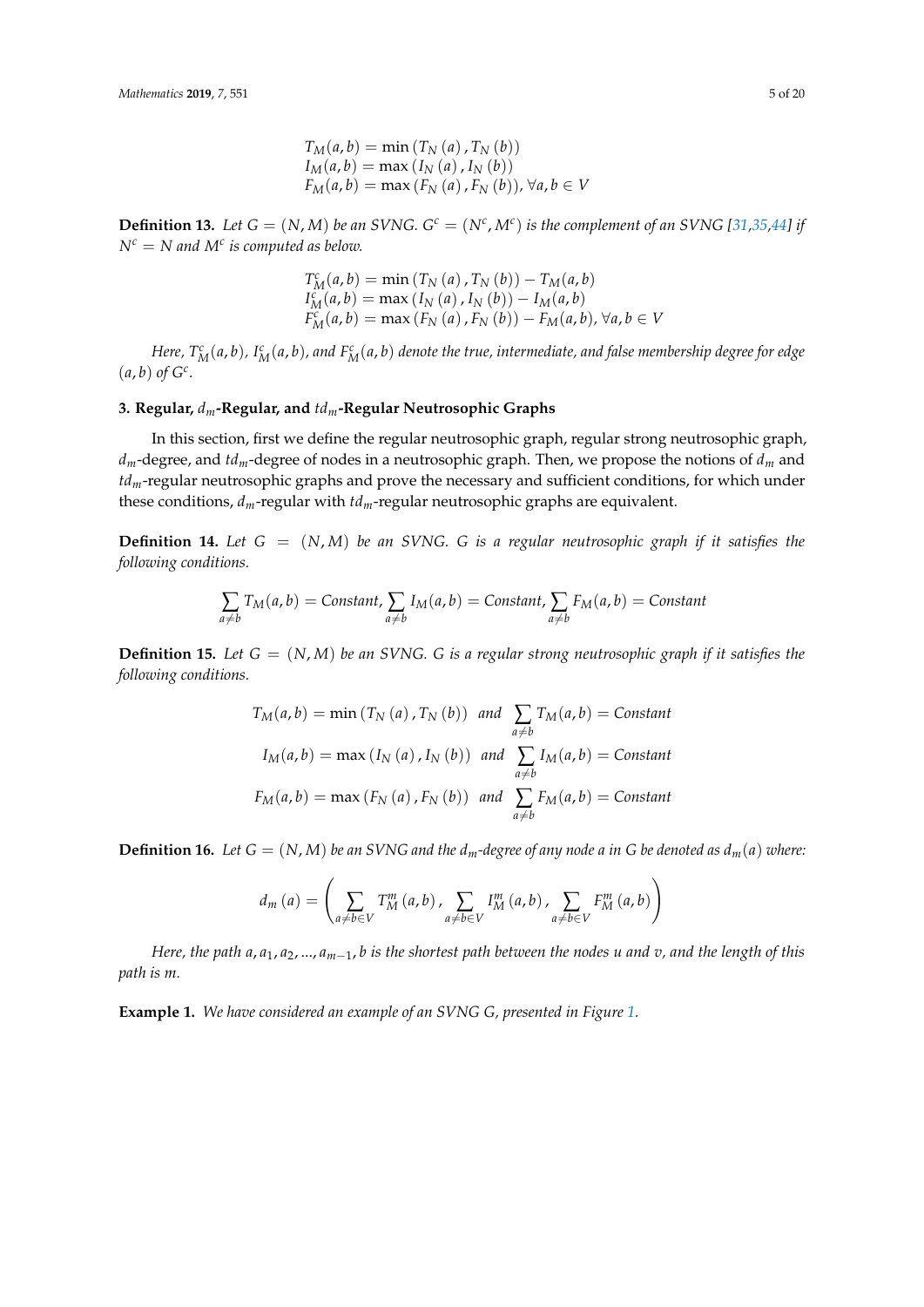<span id="page-5-0"></span>

**Figure 1.** A neutrosophic graph *G*.

*Then, the d<sub>2</sub>-degree of the nodes in G is computed as follows.* 

 $d_2(a) = (0.2 + 0.2, 0.6 + 0.8, 0.8 + 0.9) = (0.4, 1.4, 1.7)$  $d_2(b) = (0.2 + 0.2, 0.8 + 0.8, 0.9 + 0.9) = (0.4, 1.6, 1.8)$  $d_2(c) = (0.2 + 0.2, 0.6 + 0.8, 0.8 + 0.9) = (0.4, 1.6, 1.8)$ 

**Definition 17.** Let  $G = (N, M)$  be an SVNG and  $a \in V$  be a node G. The total  $d_m$ -degree (td<sub>m</sub>-degree) of *node a in G is computed as follows.*

$$
td_{m}(a) = \left( \left( \sum_{a \neq b \in V} T_{M}^{m}(a,b) + T_{N}(a) \right) \int \left( \sum_{a \neq b \in V} I_{M}^{m}(a,b) + I_{N}(a) \right) \int \left( \sum_{a \neq b \in V} F_{M}^{m}(a,b) + F_{N}(a) \right) \right)
$$

*Here, the path a*, *a*1, *a*2, ..., *am*−1, *b is the shortest path between the nodes u and v, and the length of this path is m.*

**Example 2.** *Let us consider an example of an SVNG, shown in Figure [1.](#page-5-0) Then, the td*2*-degree of the nodes in G is as follows.*

$$
td_2(a) = (((0.2 + 0.2) + 0.3), ((0.6 + 0.8) + 0.6), ((0.8 + 0.9) + 0.7)) = (0.7, 2.0, 2.4)
$$
  

$$
td_2(b) = (((0.2 + 0.2) + 0.3), ((0.8 + 0.8) + 0.6), ((0.9 + 0.9) + 0.6)) = (0.7, 2.1, 2.4)
$$
  

$$
td_2(a) = (((0.2 + 0.2) + 0.4), ((0.8 + 0.8) + 0.5), ((0.9 + 0.9) + 0.6)) = (0.8, 2.1, 2.4)
$$

**Definition 18.** Let  $G = (N, M)$  be a neutrosophic graph. G is said to be a  $(m, (d_1, d_2, d_3))$ -regular *neutrosophic graph or*  $d_m$ *-regular if for all nodes*  $a \in V$  *in*  $G$ *,*  $d_m(a) = (d_1, d_2, d_3)$ *.* 

<span id="page-5-1"></span>**Example 3.** *An example of an* (*m*,(*d*1, *d*2, *d*3))*-totally regular neutrosophic graph is pictured in Figure [2.](#page-5-1) Figure [2](#page-5-1) is a (2, (0.1, 0.6,0.9))-regular neutrosophic graph.*



**Figure 2.** A neutrosophic graph *G*.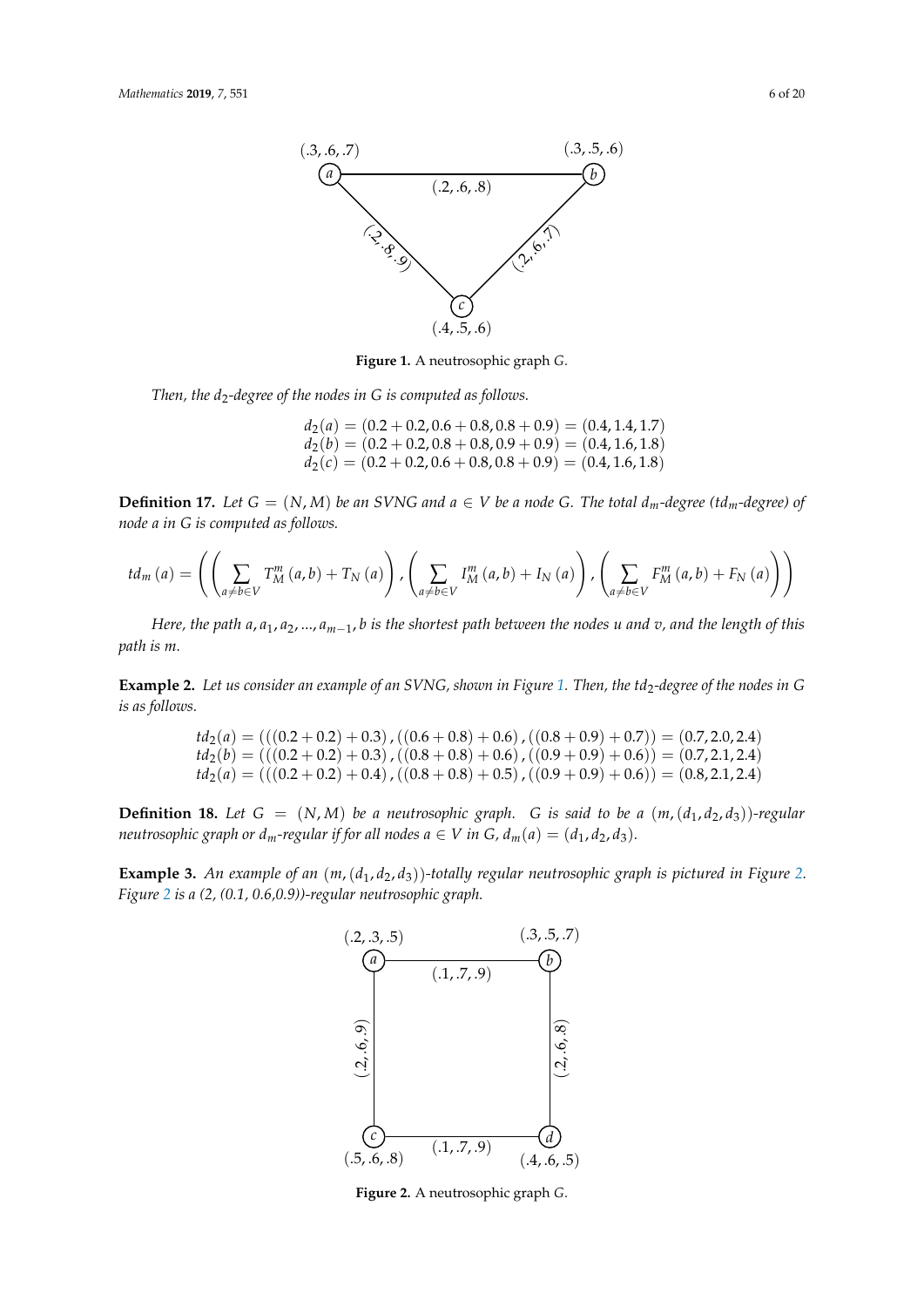$$
d_2(a) = (((0.2 + 0.2) + 0.3), ((0.6 + 0.8) + 0.6), ((0.8 + 0.9) + 0.7)) = (0.7, 2.0, 2.4)
$$
  
\n
$$
d_2(b) = (((0.2 + 0.2) + 0.3), ((0.8 + 0.8) + 0.6), ((0.9 + 0.9) + 0.6)) = (0.7, 2.1, 2.4)
$$
  
\n
$$
d_2(a) = (((0.2 + 0.2) + 0.4), ((0.8 + 0.8) + 0.5), ((0.9 + 0.9) + 0.6)) = (0.8, 2.1, 2.4)
$$

**Definition 19.** Let  $G = (N, M)$  is a neutrosophic graph. G is an  $(m, (k_1, k_2, k_3))$ -totally regular neutrosophic *graph or td<sub>m</sub>-regular neutrosophic graph if for all nodes*  $a \in V$  *in*  $G$ *,*  $td_m(a) = (k_1, k_2, k_3)$ *.* 

<span id="page-6-0"></span>**Example 4.** *An example of a* (*m*,(*k*1, *k*2, *k*3))*-totally regular neutrosophic graph is shown in Figure [3.](#page-6-0) It is a (2, (0.6, 2.0,2.1))-regular neutrosophic graph.*



**Figure 3.** A neutrosophic graph *G*.

**Theorem 1.** Let  $G = (N, M)$  be an SVNG. If  $T_N$ , I<sub>N</sub>and  $F_N$  are constant functions, then G is a  $d_m$ -regular *neutrosophic graph if G is a tdm-regular neutrosophic graph (m is a positive integer).*

**Proof.** Suppose that for every node *v* in  $G$ ,  $(T_N(v)$ ,  $I_N(v)$ ,  $F_N(v)$  =  $(c_1, c_2, c_3)$  and  $d_m(v) = (d_1, d_2, d_3)$ . Then:

$$
td_{m}(v) = d_{m}(v) + (T_{N}(v), I_{N}(v), F_{N}(v)) = (d_{1} + c_{1}, d_{2} + c_{2}, d_{3} + c_{3});
$$

hence, *G* is a *tdm*-regular neutrosophic graph. If *G* is a *tdm*-regular neutrosophic graph, then the proof is similar to the previous case.  $\Box$ 

**Theorem 2.** Let  $G = (N, M)$  be an  $(m, (d_1, d_2, d_3))$ -totally regular and an  $(m, (k_1, k_2, k_3))$ -totally *regular neutrosophic graph with n nodes. Then, TN*, *I<sup>N</sup> and F<sup>N</sup> are constant functions, and*  $O(G) = n(k_1 - d_1, k_2 - d_2, k_3 - d_3).$ 

**Proof.** If *G* is an (*m*,(*d*1, *d*2, *d*3))-regular neutrosophic graph and an (*m*,(*k*1, *k*2, *k*3))-totally regular neutrosophic graph respectively, then for all  $v \in V$  we get,

$$
d_m(u) = (d_1, d_2, d_3) \to (\sum_{u \neq v \in V} T_M^m(uv), \sum_{u \neq v \in V} T_B^m(uv), \sum_{u \neq v \in V} F_b^m(uv)) = (d_1, d_2, d_3)
$$

and:

$$
td_m(v) = (k_1, k_2, k_3) \rightarrow (\sum_{u \neq v \in V} T_0^m(uv), + T_N(v), \sum_{u \neq v \in V} I_M^m(uv), + I_N(v), \sum_{u \neq v \in V} F_M^m(uv), + F_N(v)) = (k_1, k_2, k_3).
$$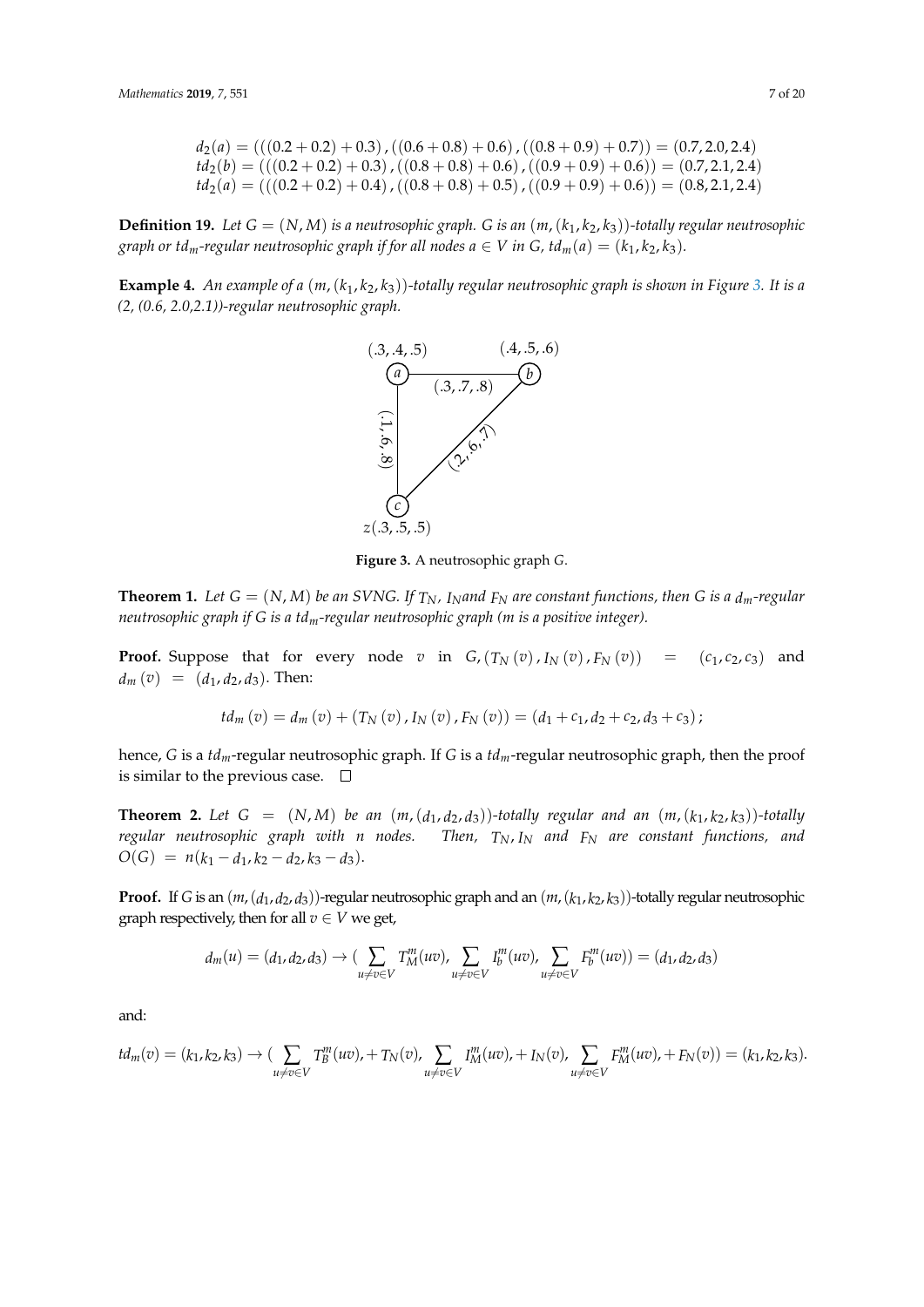Hence, by (1),  $(d_1, d_2, d_3)$  =  $(k_1 - T_N(v), k_2 - I_N(v), k_3 - F_N(v))$  and so  $(T_N(v), I_N(v), F_N(v)) = (k_1 - d_1, k_2 - d_2, k_3 - d_3)$ . Then,  $T_N, I_N$  and  $F_N$  are constant functions, and since *G* has *n* nodes, we get:

$$
O(G) = (\sum_{v \in V} T_N(v), \sum_{v \in V} I_N(v), \sum_{v \in V} F_N(v)) = n(k_1 - d_1, k_2 - d_2, k_3 - d_3).
$$

 $\Box$ 

*Free and Busy Vertex on the Regular Neutrosophic Graph*

**Definition 20.** Let  $G = (N, M)$  be a regular neutrosophic graph and  $a \in V$  be a node of G. The neutrosophic busy *value of a a is denoted by*  $D(a) = (D_T(a), D_I(a), D_F(a))$ *, where:* 

$$
D_{T}(a) = \sum \min (T_{N}(a), T_{N}(a_{i})), D_{I}(a) = \sum \max (I_{N}(a), I_{N}(a_{i})), D_{F}(a) = \sum \max (F_{N}(a) \vee F_{N}(a_{i}))
$$

*Here, a<sup>i</sup> denotes the adjacent vertex of a of G. The busy value of regular neutrosophic graph G is the sum of all busy values of all the nodes of G.*

**Definition 21.** Let  $G = (N, M)$  be a regular neutrosophic graph and  $a \in V$  be a node of G. The a of G is a *busy node or vertex if:*

$$
T_N(a) \leq d_T(a), I_N(a) \leq d_I(a), F_N(a) \geq d_F(a)
$$

*If the vertex a is not a busy vertex, then it is said to be a free vertex.*

**Definition 22.** Let  $G = (N, M)$  be a regular neutrosophic graph and  $(a, b) \in E$  be an arc of  $G$ .  $a, b$  is said to *be an effective edge if:*

 $T_M(a,b) = \min(T_N(a), T_N(b)), I_M(a,b) = \max(I_N(a), I_N(b)), F_M(a,b) = \max(F_N(a), F_N(b))$ 

## **4. Regularity on the Complement and Isomorphic Neutrosophic Graph**

**Definition 23.** Let  $G_1 = (N_1, M_1)$  and  $G_2 = (N_2, M_2)$  be two regular neutrosophic graphs.

- 1. *A homomorphism h from a regular neutrosophic graph G*<sup>1</sup> *to another regular neutrosophic graph G*<sup>2</sup> *is a neutrosophic mapping function*  $h: V_1 \rightarrow V_2$ *, which always satisfies following conditions:* 
	- $(i)$  ∀ $a_1$  ∈  $V_1$ ,  $a_1b_1$  ∈  $E_1$

(a) 
$$
T_{N_1}(a_1) \le T_{N_2}(h(a_1))
$$
,  $I_{N_1}(a_1) \le I_{N_2}(h(a_1))$ ,  $F_{N_1}(a_1) \ge F_{N_2}(h(a_1))$ 

- $T_{B_1}(a_1b_1) \leq T_{M_2}(h(a_1)h(a_2))$ ,  $I_{M_1}(a_1b_1) \leq I_{M_2}(h(a_1)h(a_2))$ ,  $F_{M_1}(a_1b_1) \geq F_{B_2}(h(a_1)h(a_2))$
- 2. *A isomorphism h from a regular neutrosophic graph G*<sup>1</sup> *to another regular neutrosophic graph G*<sup>2</sup> *is a neutrosophic bijective mapping function*  $h: V_1 \to V_2$ *, which always satisfies the following:*

$$
(i) \qquad \forall a_1 \in V_1, a_1 b_1 \in E_1
$$

$$
(c) T_{N_1}(a_1) = T_{N_2}(h(a_1)), I_{N_1}(a_1) = I_{N_2}(h(a_1)), F_{N_1}(a_1) = F_{N_2}(h(a_1))
$$

(d) 
$$
T_{M_1}(a_1b_1) = T_{M_2}(h(a_1)h(a_2)), I_{M_1}(a_1b_1) = I_{M_2}(h(a_1)h(a_2)),
$$
  
\n $F_{M_1}(a_1b_1) = F_{M_2}(h(a_1)h(a_2))$ 

3. *A weak isomorphism h from a regular neutrosophic graph G*<sup>1</sup> *to another regular neutrosophic graph G*<sup>2</sup> *is a neutrosophic bijective mapping function*  $h: V_1 \rightarrow V_2$ *, which always satisfies the following:* 

$$
(i) \qquad \forall a_1 \in V_1
$$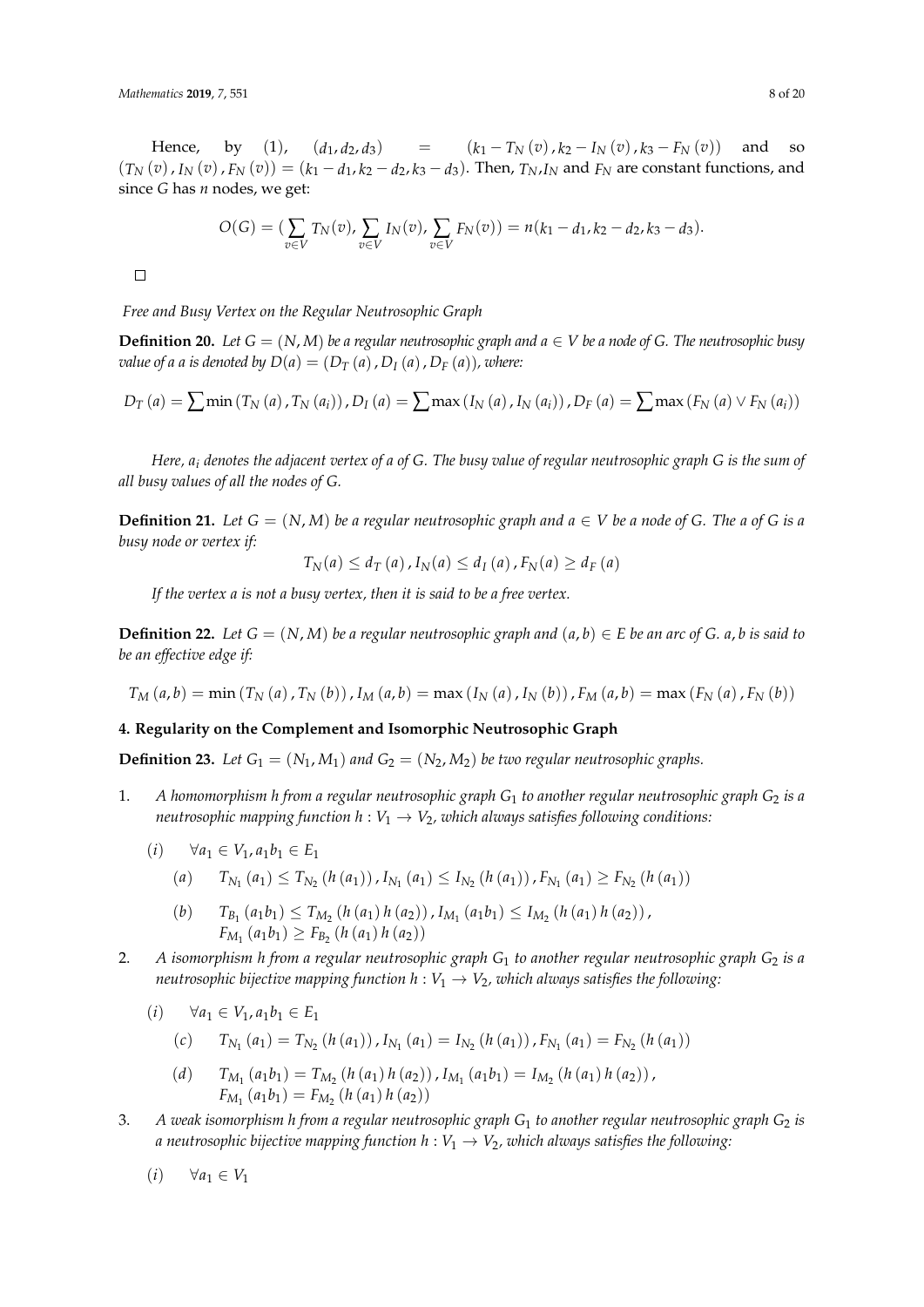- (*e*) *h is a homomorphism.*
- $T_{N_1}(a_1) = T_{N_2}(h(a_1))$ ,  $I_{N_1}(a_1) = I_{N_2}(h(a_1))$ ,  $F_{N_1}(a_1) = F_{N_2}(h(a_1))$ .
- 4. *A co-weak isomorphism h from a regular neutrosophic graph G*<sup>1</sup> *to another regular neutrosophic graph G*<sup>2</sup> *is a neutrosophic bijective mapping function*  $h: V_1 \to V_2$ *, which always satisfies the following:* 
	- $(i)$   $\forall a_1b_1 \in E_1$ 
		- (*g*) *h is a homomorphism.*
		- (h)  $T_{N_1}(a_1b_1) = T_{N_2}(h(a_1b_1))$ ,  $I_{N_1}(a_1b_1) = I_{N_2}(h(a_1b_1))$ ,  $F_{N_1}(a_1b_1) = F_{N_2}(h(a_1b_1))$ .

**Definition 24.** *Let G* = (*N*, *M*) *be a connected neutrosophic graph. The neutrosophic graph G is called an HING if and only if all the adjacent nodes of G are always different neutrosophic degrees.*

**Theorem 3.** *If G*<sup>1</sup> *and G*<sup>2</sup> *are two isomorphic highly-irregular neutrosophic graphs (HING), then their size and order are always equal.*

**Proof.** An isomorphism *h* is between two HINGs  $G_1$  and  $G_2$  with the underlying node set  $V_1$  and  $V_2$ , respectively, then:

 $(i) \forall a_1 \in V_1, a_1b_1 \in E_1$ 

(a) 
$$
T_{N_1}(a_1) = T_{N_2}(h(a_1))
$$
,  $I_{N_1}(a_1) = I_{N_2}(h(a_1))$ ,  $F_{N_1}(a_1) = F_{N_2}(h(a_1))$ 

 $T_{M_1}(a_1b_1) = T_{B_2}(h(a_1)h(a_2))$ ,  $I_{M_1}(a_1b_1) = I_{M_2}(h(a_1)h(a_2))$ ,  $F_{M_1}(a_1b_1) = F_{M_2}(h(a_1)h(a_2))$ 

Therefore, we have:

$$
S(G_1) = \left(\sum_{a_1b_1 \in E_1} T_{M_1}(a_1b_1), \sum_{a_1b_1 \in E_1} I_{M_1}(a_1b_1), \sum_{a_1b_1 \in E_1} F_{M_1}(a_1b_1)\right)
$$
  
= 
$$
\left(\sum_{a_1,b_1 \in V_1} T_{M_2}(h(a_1),h(b_1)), \sum_{a_1,b_1 \in V_1} I_{M_2}(h(a_1),h(b_1)), \sum_{a_1b_1 \in V_1} F_{M_2}(h(a_1),h(b_1))\right)
$$
  
= 
$$
\left(\sum_{a_2b_2 \in E_2} T_{M_2}(a_2b_2), \sum_{a_2b_2 \in E_2} I_{M_2}(a_2b_2), \sum_{a_2b_2 \in E_2} F_{M_2}(a_2b_2)\right) = S(G_2)
$$

$$
O(G_1) = \left(\sum_{a_1 \in V_1} T_{N_1}(a_1), \sum_{a_1 \in V_1} I_{N_1}(a_1), \sum_{a_1 \in V_1} F_{N_1}(a_1)\right)
$$
  
= 
$$
\left(\sum_{a_1 \in V_1} T_{N_2}(h(a_1)), \sum_{a_1 \in V_1} I_{N_2}(h(a_1)), \sum_{a_1 \in V_1} F_{N_2}(h(a_1))\right)
$$
  
= 
$$
\left(\sum_{a_2 \in V_2} T_{N_2}(a_2), \sum_{a_2 \in V_2} I_{N_2}(a_2), \sum_{a_2 \in V_2} F_{N_2}(a_2)\right) = O(G_2)
$$

 $\Box$ 

**Theorem 4.** Let  $G_1$  and  $G_2$  be two isomorphic HINGs. Then, the degrees of nodes a and  $h(a)$  of  $G_1$ *and G*<sup>2</sup> *are the same.*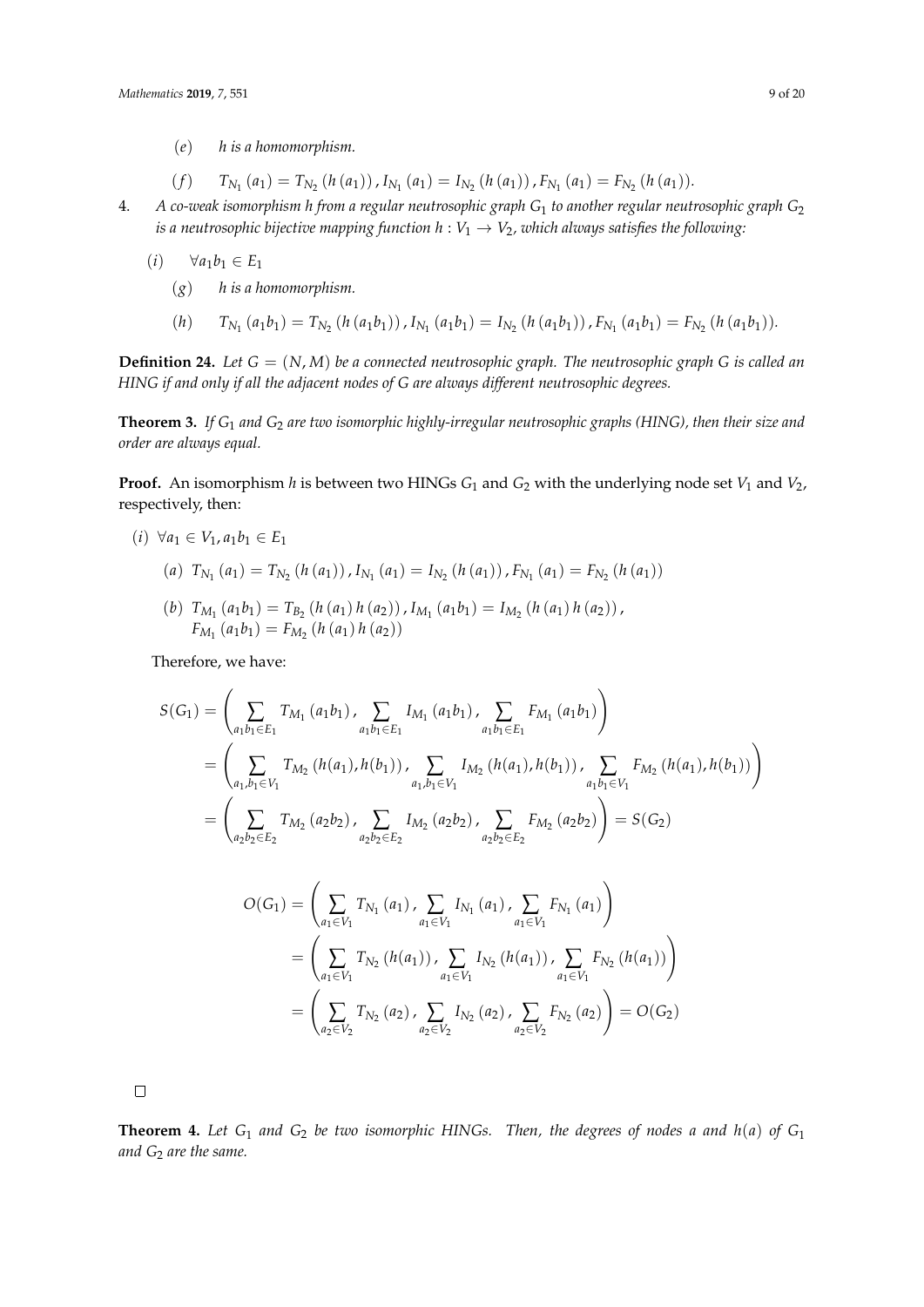**Proof.** If  $G_1$  and  $G_2$  are two isomorphic HINGs, respectively, then  $T_{M_1}(a) = T_{M_1}(h(a_1)h(b_1))$ ,  $I_{M_1}(a) = I_{M_1}(h(a_1)h(b_1))$  and  $F_{M_1}(a) = F_{M_1}(h(a_1)h(b_1))$  for all  $a_1, b_1 \in V_1$ . Therefore,

$$
d_T(a_1) = \sum_{a_1, b_1 \in V_1} T_{M_1}(a_1 b_1) = \sum_{a_1, b_1 \in V_1} T_{M_2}(h(a_1)h(b_1)) = d_T(h(a_1))
$$
  

$$
d_I(a_1) = \sum_{a_1, b_1 \in V_1} I_{M_1}(a_1 b_1) = \sum_{a_1, b_1 \in V_1} I_{M_2}(h(a_1)h(b_1)) = d_I(h(a_1))
$$
  

$$
d_F(a_1) = \sum_{a_1, b_1 \in V_1} F_{M_1}(a_1 b_1) = \sum_{a_1, b_1 \in V_1} F_{M_2}(h(a_1)h(b_1)) = d_F(h(a_1))
$$

for all  $a_1 \in V_1$ . This proves that the degrees of nodes *u* and  $h(u)$  of  $G_1$  and  $G_2$  are preserved.  $\Box$ 

**Definition 25.** *Let G* = (*N*, *M*) *be a connected neutrosophic graph. G is defined as: mm*

- *1. A self-weak neutrosophic complementary isomorphic graph if graph G is weak isomorphic with G<sup>c</sup> .*
- 2. *A self-complementary neutrosophic graph if*  $G^c \cong G$ .

**Theorem 5.** *Let G be a self-complementary HING. Then:*

$$
\sum_{a \neq b} T_M(a, b) \leq \frac{1}{2} \sum_{a \neq b} \min (T_N(a), T_N(b)))
$$
  

$$
\sum_{a \neq b} I_M(a, b) \geq \frac{1}{2} \sum_{a \neq b} \max (I_N(a), I_N(b)))
$$
  

$$
\sum_{a \neq b} F_M(a, b) \geq \frac{1}{2} \sum_{a \neq b} \max (F_N(a), F_N(b)))
$$

**Definition 26.** Let  $G = (N, M)$  be a neutrosophic graph and  $G^{\mu} = (N^{\mu}, M^{\mu})$  be the  $\mu$  complement of G where  $N = N^{\mu}$  and  $M^{\mu} = \left( T^{\mu}_{M}, I^{\mu}_{M}, F^{\mu}_{N} \right)$  $_{M}^{\mu}\Big)$  where:

$$
T_M^{\mu} = \begin{cases} \min(T_N(a), T_M(b)) - T_M(a, b) & \text{if } T_M(a, b) > 0 \\ 0 & \text{if } T_M(a, b) = 0 \end{cases}
$$
  

$$
I_M^{\mu} = \begin{cases} I_M(a, b) - \max(T_N(a), T_M(b)) & \text{if } I_M(a, b) > 0 \\ 0 & \text{if } I_M(a, b) = 0 \end{cases}
$$
  

$$
F_M^{\mu} = \begin{cases} F_M(a, b) - \max(F_N(a), F_M(b)) & \text{if } F_M(a, b) > 0 \\ 0 & \text{if } F_M(a, b) = 0 \end{cases}
$$

**Theorem 6.** *Let G<sup>µ</sup> be the µ-complement of an HING. G need not be highly irregular.*

**Proof.** All the adjacent nodes of *G* with different neutrosophic degrees or all the other nodes of *G* with different neutrosophic degrees may possibly be adjacent nodes with equivalent degrees. This condition opposes the idea of HING.  $\square$ 

**Theorem 7.** Let  $G_1$  and  $G_2$  be two HINGs. If  $G_1$  and  $G_2$  are two isomorphic neutrosophic graphs, then  $G_1^\mu$  $\int_{1}^{\mu}$  and  $G_2^{\mu}$ 2 *are also isomorphic, and vice versa.*

**Proof.** Let  $G_1$  and  $G_2$  be two isomorphic neutrosophic graphs; there always exists a map  $h : V_1 to V_2$ satisfying  $T_{N_1}(a) = T_{N_2}(h(a))$ , for all  $a \in V_1$  and  $T_{M_1}(ab) = T_{M_2}(h(a)h(b))$ ,  $I_{M_1}(ab) = I_{M2}(h(a)h(b))$ and  $F_{M1}$  (*ab*) =  $F_{M2}$  (*h* (*a*) *h* (*b*)), for all  $ab \in E_1$ . By the concept of the  $\mu$  complement neutrosophic graph, we have  $T^{\mu}_{\lambda}$  $\lim_{M_1}(ab) = \min(T_{N1}(a), T_{N1}(b) - T_{M1}(ab) = \min(T_{N2}(h(a)), T_{N2}(h(b)))) - T_{M2}(h(a)h(b)),$  $F^{\mu}_{\lambda}$  $\frac{M_1}{M_1}(ab) = F_{M_1}(ab) - \max(F_{N1}(a), F_{N1}(b)) = T_{M2}(h(a)h(b)) - \max(F_{N1}(h(a)), F_{N2}(h(b)))$  for all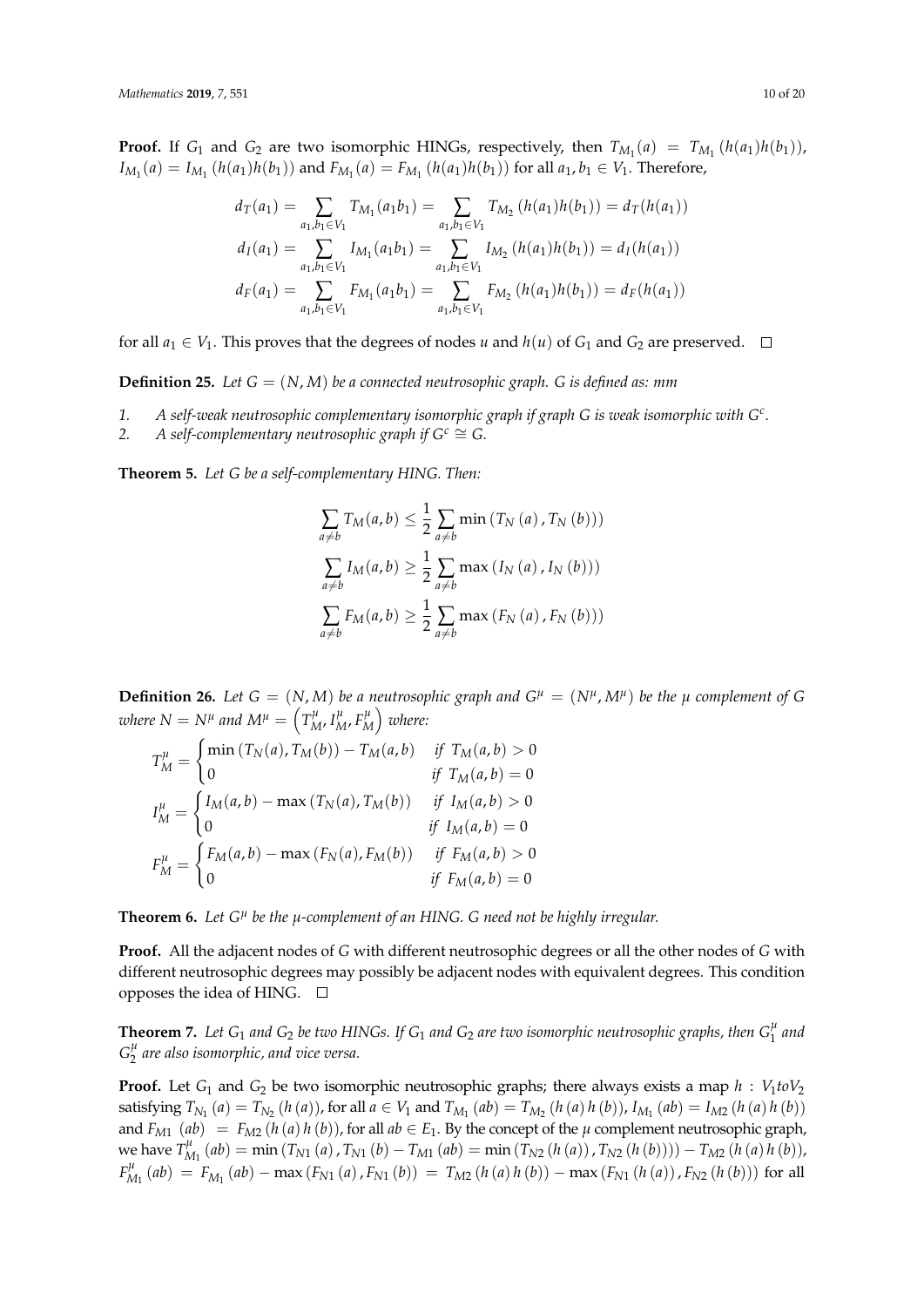$ab \in E_1$  ( $I^{\mu}_\lambda$  $_{M_1}^{\mu}$  (*ab*) values can be calculated using the same method). Hence,  $G_1^{\mu}$  $G_1^{\mu} \cong G_2^{\mu}$  $\frac{1}{2}$ . The proof of the converse part is straight forward.  $\square$ 

## **5. Complete Bipartite Neutrosophic Graphs**

**Definition 27.** A neutrosophic graph  $G = (N, M)$  is called a complete bipartite neutrosophic graph if the *vertex set V* can be divided into two nonempty sets, such that for every  $v_1, v_2 \in V_1$  or  $V_2$  and for every  $u \in V_1$  *and*  $v \in V_2$ *:* 

**Theorem 8.** Let  $G = (N, M)$  be a complete bipartite neutrosophic graph, such that each partition of V has *nodes.*

- (i) If for every  $v \in V_1 \backslash V_2$  or  $v \in V_2 \backslash V_1$ ,  $(t_N(v), i_N(v), f_N(v)) = (c_1, c_2, c_3)$  and for the other nodes as u,  $t_N(u) \ge c_1$ ,  $i_N(u) \le c_2$ ,  $f_N(u) \le c_3$ , then for all  $1 \le m \le 2k - 1$ , Gis a  $d_m$  regular *neutrosophic graph.*
- *(ii)* Let  $W = \{v_1, v_2, ..., v_k\}$  be a set of nodes, such that it contains at least one node of each partition of V.

**Proof.** Suppose that for every  $v_1 \in V_1 \setminus V_2$ ,  $(t_N(v), i_N(v), f_N(v)) = (c_1, c_2, c_3)$ . Therefore, in  $V_1$ ,  $t_N$  and  $f_N$ are constant functions, and since for every  $v_2 \in V_1 \backslash V_2$ ,  $t_N(v_1) \le t_N(v_1)$ ,  $i_N(v_1) \ge i_N(v_2)$ ,  $f_N(v_1) \ge t_N(v_2)$  $f_N(v_{21})$ ). Then, by the previous definition, we have that for every  $uv \in E$ , we get  $(t_M(uv), i_M(uv), f_M(uv)) =$  $(c_1, c_2, c_3)$ .

Hence, for every  $v \in V$  and  $1 \le m \le 2k - 1$ , if *m* is odd, then  $d_m(v) = k(c_1, c_2, c_3)$  and if *m* is even, then  $d_m(v) = (k-1)(c_1, c_2, c_3)$ .

Therefore, in both cases, we see that *G* is a *dm*-regular neutrosophic graph. Now, if for every  $v_1 \in V_1 \setminus V_2$ ,  $(t_N(v), i_N(v), f_N(v)) = (c_1, c_2, c_3)$ , then the proof is similar to the proof of (i).

(ii) The proof is similar to the previous theorem only by the difference, that every  $v \in V$  *and*  $k +$ 1 ≤ *m* ≤ 2*k* − 1; if *m* is odd, then and if *m* is even, then  $d_m(v) = (k-1)(c_1, c_2, c_3)$ .

**Remark 1.** If  $V_1 = \{v_1, v_2, ..., v_n\}$  and  $V_1 = \{u_1, u_2, ..., u_m\}$  such that  $n \neq m$ , then the above theorem *does not hold.*

<span id="page-10-0"></span>**Example 5.** Consider the complete bipartite neutrosophic graph  $G = (N, M)$  in Figure [4](#page-10-0) shown below.



**Figure 4.** An example of a complete bipartite neutrosophic graph.

*Since G is a complete bipartite neutrosophic graph, then for every*  $uv \in E_{\ell}(t_M(uv), i_M(uv), f_M(uv)) = (0.2, 0.3, 0.6)$ . *Hence:* 

 $d_1(a) = (0.4, 0.6, 1.2), d_1(b) = (0.4, 0.6, 1.2), d_1(c) = (0.4, 0.6, 1.2), d_1(d) = (0.6, 0.9, 1.8), d_1(e) = (0.6, 0.9, 1.8)$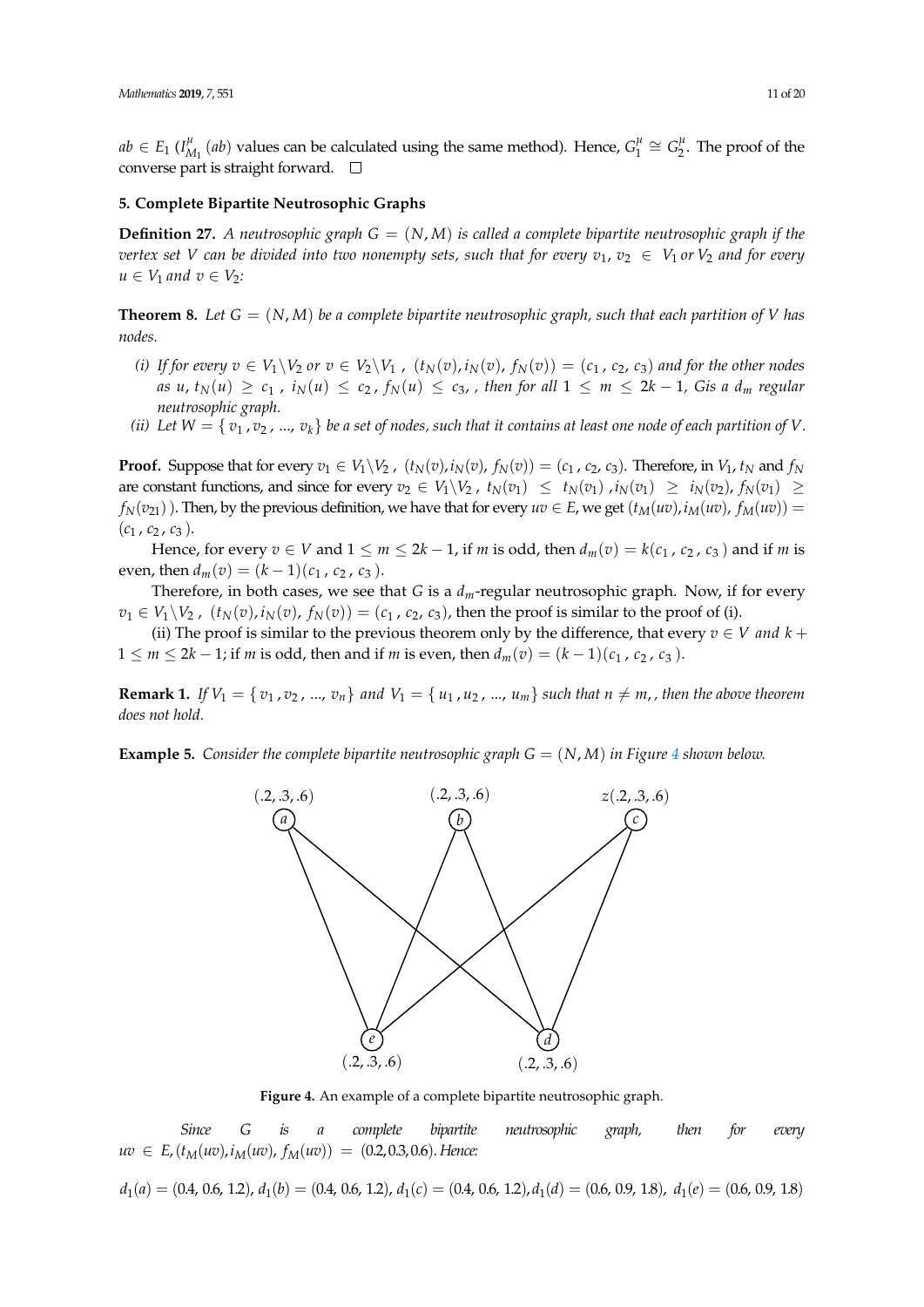$$
d_2(a) = (0.4, 0.6, 1.2), d_2(b) = (0.4, 0.6, 1.2), d_2(c) = (0.4, 0.6, 1.2),
$$

$$
d_2(d) = (0.2, 0.3, 0.6), d_2(e) = (0.2, 0.3, 0.6)
$$

$$
d_3(a) = (0.4, 0.6, 1.2), d_3(b) = (0.4, 0.6, 1.2), d_3(c) = (0.4, 0.6, 1.2),
$$

$$
d_3(d) = (0.6, 0.9, 1.8), d_3(e) = (0.6, 0.9, 1.8)
$$

$$
d_4(a) = (0.4, 0.6, 1.2), d_4(b) = (0.4, 0.6, 1.2), d_4(c) = (0.4, 0.6, 1.2),
$$

$$
d_4(d) = (0, 1, 1), d_4(e) = (0, 1, 1)
$$

*Since*  $t_N$ ,  $i_N$  and  $f_N$  are constant functions, we have for all  $m = 1, 2, 3, 4$ , *G* does not follow the condition *of the dm-regular neutrosophic graph.*

 $\Box$ 

**Theorem 9.** Let  $G = (N, M)$  be a regular neutrosophic graph on cycle graph  $G^* = (V, E)$  with  $k \geq 3$  nodes. If for  $k-(n-1)$  arcs of G as uv,  $(T_M(uv), I_M(uv), F_M(uv)) = (c_1, c_2, c_3)$  and for arcs as ab,  $T_M(ab) \geq c_1$ , *I*<sup>*M*</sup>(*ab*) ≥ *c*<sub>2</sub>*, and*  $F_M(ab)$  ≥ *c*<sub>3</sub>*, then for any*  $n ≤ m ≤ k − 1$ *, G is a d<sub>m</sub>-regular neutrosophic graph.* 

**Proof.** Let  $G = (N, M)$  be a regular neutrosophic graph on cycle graph  $G^*$  with  $k$  nodes and for *k* − (*n* − 1) arcs of *G* as *uv*,  $(T_M(uv), I_M(uv), F_M(uv)) = (c_1, c_2, c_3)$ .

Since *G* ∗ is a cycle, we have for every node *w* in *G* that there exist exactly two distinct nodes *w*<sup>1</sup> and  $w_2$  such that  $w$  and  $w_1$  are connected by means of one path of length  $m$  (where  $n \le m \le k - 1$ ) and each path contains at least one arc *uv*.

Hence, for two paths,

 $\lambda_1 : w_1 = u_0, u_1, u_2, ... u_{m-1}, u_m = w$  and  $\lambda_2 : w_1 = v_0, v_1, v_2, ... v_{m-1}, v_m = w$ .

Therefore, we obtain

 $T_M^m(w_1w) + T_M^m(w_2w) = T_M(w_1u_1) \wedge ... \wedge T_M(u_{m-1}w) + T_M(w_2v_1) \wedge ... \wedge T_M(v_{m-1}w) = c_1 + c_1 = 2c_1.$  $I_M^m(w_1w) + I_M^m(w_2w) = I_M(w_1u_1) \vee ... \vee I_M(u_{m-1}w) + I_M(w_2v_1) \vee ... \vee I_M(v_{m-1}w) = c_1 + c_1 = 2c_1.$  $F_M^m(w_1w) + F_M^m(w_2w) = F_M(w_1u_1) \vee ... \vee F_M(u_{m-1}w) + F_M(w_2v_1) \vee ... \vee F_M(v_{m-1}w) = c_1 + c_1 = 2c_1.$ 

 $\Box$ 

**Remark 2.** *Let G be a regular neutrosophic graph on cycle graph G* <sup>∗</sup> *with k nodes. If TM, IM, and F<sup>M</sup> are* constant functions and  $T_N$ ,  $I_N$ , and  $F_N$  are not, then for any  $1 \le m \le k-1$ , G is not a td<sub>m</sub>-regular neutrosophic *graph in general.*

**Theorem 10.** Let  $G = (N, M)$  be a neutrosophic graph on cycle graph  $G^* = (V, E)$  with  $k \geq 3$  nodes. If G is *a d*1*-regular neutrosophic graph, then TM, IM, and F<sup>M</sup> are constant functions.*

**Proof.** Suppose that *G* is a *d*<sub>1</sub>-regular neutrosophic graph and there exists  $uv \in E$ such that  $(T_M(uv), I_M(uv), F_M(uv)) = (c_1, c_2, c_3)$ , where for every  $ab \in E - \{uv\}$ ,  $(T_M(ab), I_M(ab), F_M(ab)) = (c_1, c_2, c_3)$ . Then,  $T_M(uv) \neq c_1$ ,  $I_M(uv) \neq c_2$ , and  $F_M(uv) \neq c_3$ . Case 1 : If  $T_M(uv) \neq c_1$ ,

 $\sum_{u \neq z \in V}$  $T_M^1(uz) = c_1 + T_M(uv), \sum_{v \neq z \in V}$  $T_M^1(vz) = c_1 + T_M(uv).$ 

Since *G* has  $k \ge 3$  nodes, there exists  $w \in V$  such that  $w \ne v$ ,  $u$ . Hence, we get  $\sum_{u \ne z \in V}$  $T_M^1(wz) =$ 

 $2c_1$ , which implies that  $T_M^1(wz) \neq T_M^1(vz)$  and  $T_M^1(wz) \neq T_M^1(uz)$ . Therefore,  $d_1(w) \neq d_1(u)$  and  $d_1(w) \neq d_1(v)$ ; hence, *G* is not a  $d_1$ -regular neutrosophic graph, which is a contradiction.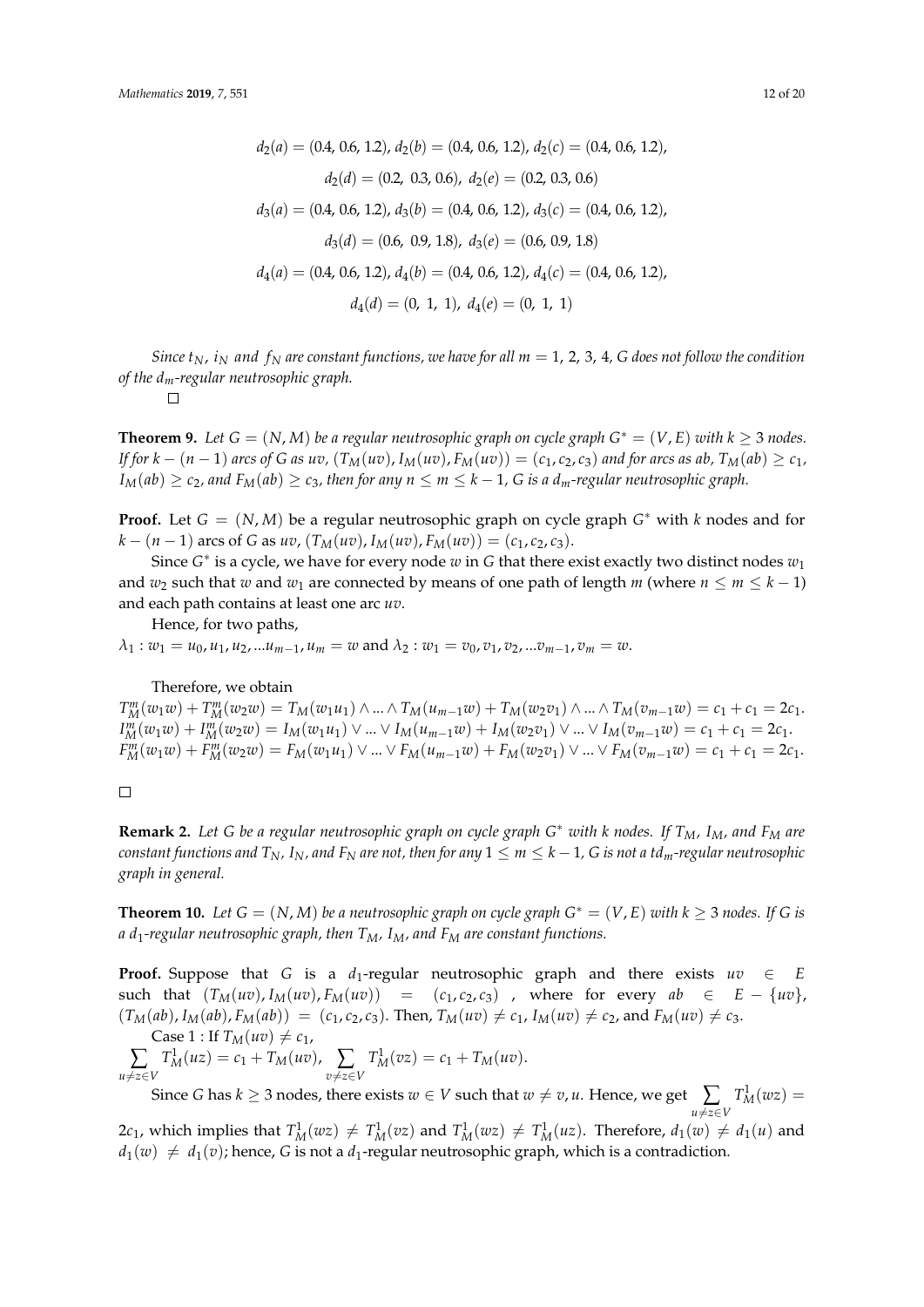$\text{Case 2}: \text{If } I_M(uv) \neq c_2$ ,  $\sum_{u \neq z \in V}$  $I_M^1(uz) = c_2 + I_M(uv)$ ,  $\sum_{v \neq z \in V}$  $I_M^1(vz) = c_2 + I_M(uv).$ 

Since *G* has  $k \ge 3$  nodes, there exists  $w \in V$  such that  $w \ne v, u$ . Hence, we get  $\sum_{u \ne z \in V}$  $I<sub>M</sub><sup>1</sup>(wz) =$  $2c_2$ , which implies that  $I_M^1(wz) \neq I_M^1(vz)$  and  $I_M^1(wz) \neq I_M^1(uz)$ . Therefore,  $d_1(w) \neq d_1(u)$  and

 $d_1(w) \neq d_1(v)$ ; hence, *G* is not a  $d_1$ -regular neutrosophic graph, which is a contradiction.

Case 3 : If  $F_M(uv) \neq c_3$ ,  $\sum_{u \neq z \in V}$  $F_M^1(uz) = c_3 + F_M(uv), \sum_{v \neq z \in V}$  $F_M^1(vz) = c_3 + F_M(uv).$ 

Since *G* has  $k \geq 3$  nodes, there exists  $w \in V$  such that  $w \neq v, u$ . Hence, we get  $\sum_{u \neq z \in V}$  $F_M^1(wz) = 2c_3$ , which implies that  $F_M^1(wz) \neq F_M^1(vz)$  and  $F_M^1(wz) \neq F_M^1(uz)$ . Therefore,  $d_1(w) \neq d_1(u)$  and  $d_1(w) \neq d_1(v)$ ; hence, *G* is not a  $d_1$ -regular neutrosophic graph, which is a contradiction. Hence the proof.  $\square$ 

**Theorem 11.** Let  $G = (N, M)$  be a neutrosophic graph on the path graph  $G^* = (V, E)$  with  $2m$  nodes. If for at least  $m+1$  arcs of G as uv,  $(T_M(uv), I_M(uv), F_M(uv)) = (c_1, c_2, c_3)$  and for other arcs as ab,  $T_M \geq c_1$ ,  $I_M \leq c_2$  *and*  $F_M \leq c_3$ *, then G is also a d<sub>m</sub>-regular neutrosophic graph.* 

**Proof.** Suppose that *G* ∗ is a path with 2*m* nodes and for at least *m* + 1arcs of *G* as *uv*,  $(T_M(uv), I_M(uv), F_M(uv)) = (c_1, c_2, c_3)$ . Since  $G^*$  is a path, we have for every arbitrary node *w* in *G* that there exists only one node as *z* such that *w* and *z* are connected by means of one path of length *m* and this path contains at least one *uv*. Hence, for the path  $\lambda$  :  $z = z_0, z_1, z_2, ... z_{m-1}, z_m = w$ . We get  $T_M^m(zw) = T_M(zz_1) \wedge ... \wedge T_M(z_{m-1}w) = c_1$ ,  $I_M^m(zw) = I_M(zz_1) \vee ... \vee I_M(z_{m-1}w) = c_2$ , and  $F_M^m(zw) = F_M(zz_1) \vee ... \vee F_M(z_{m-1}w) = c_3.$ 

Therefore,  $d_m(w) = (T_M^m(zw), I_M^m(zw), F_M^m(zw)) = (c_1, c_2, c_3)$ , and so, *G* is a  $(m, (c_1, c_2, c_3))$ -regular neutrosophic graph.  $\square$ 

**Remark 3.** Let  $G = (N, M)$  be a neutrosophic graph on the path graph  $G^* = (V, E)$  with  $2m$  nodes. If  $T_M$ , *IM, and F<sup>M</sup> are constant functions and TN, IN, and F<sup>N</sup> are not, then G is not tdm-regular.*

#### **6.** *m***-Highly Irregular Neutrosophic Graph**

In this section, we present the notation of *m*-HING and the *m*-highly totally irregular neutrosophic graph (HTING). We have proven the necessary and sufficient conditions for which the *m*-highly irregular and *m*-HTINGs are equivalent, and also, we provide *m*-highly irregularity on neutrosophic graph *G* where *G <sup>m</sup>* is the cycle, path, or star graph.

**Definition 28.** *Let*  $G = (N, M)$  *be a regular connected neutrosophic graph, then:* 

- (*i*) *G is said to be m-HING, if each node of G is adjacent to the other nodes with the different values of the dm-degree.*
- (*ii*) *G is said to be m-HTING, if each node of G is adjacent to the other nodes with the different values of the tdm-degree.*

**Theorem 12.** Let  $G = (N, M)$  be a neutrosophic graph. If  $T_M$ ,  $I_M$ , and  $F_M$  are used to denote the three *constant functions and m represents a positive integer number, then G is m-HTING if G is m-HING.*

**Proof.** Suppose that *G* is *m*-HTING. Then, the value of the *tdm*-degree of all the pairs of adjacent nodes are different. Let two nodes *v* and *u* be the pair of adjacent nodes with the distinct *tdm*-degree. Hence, we have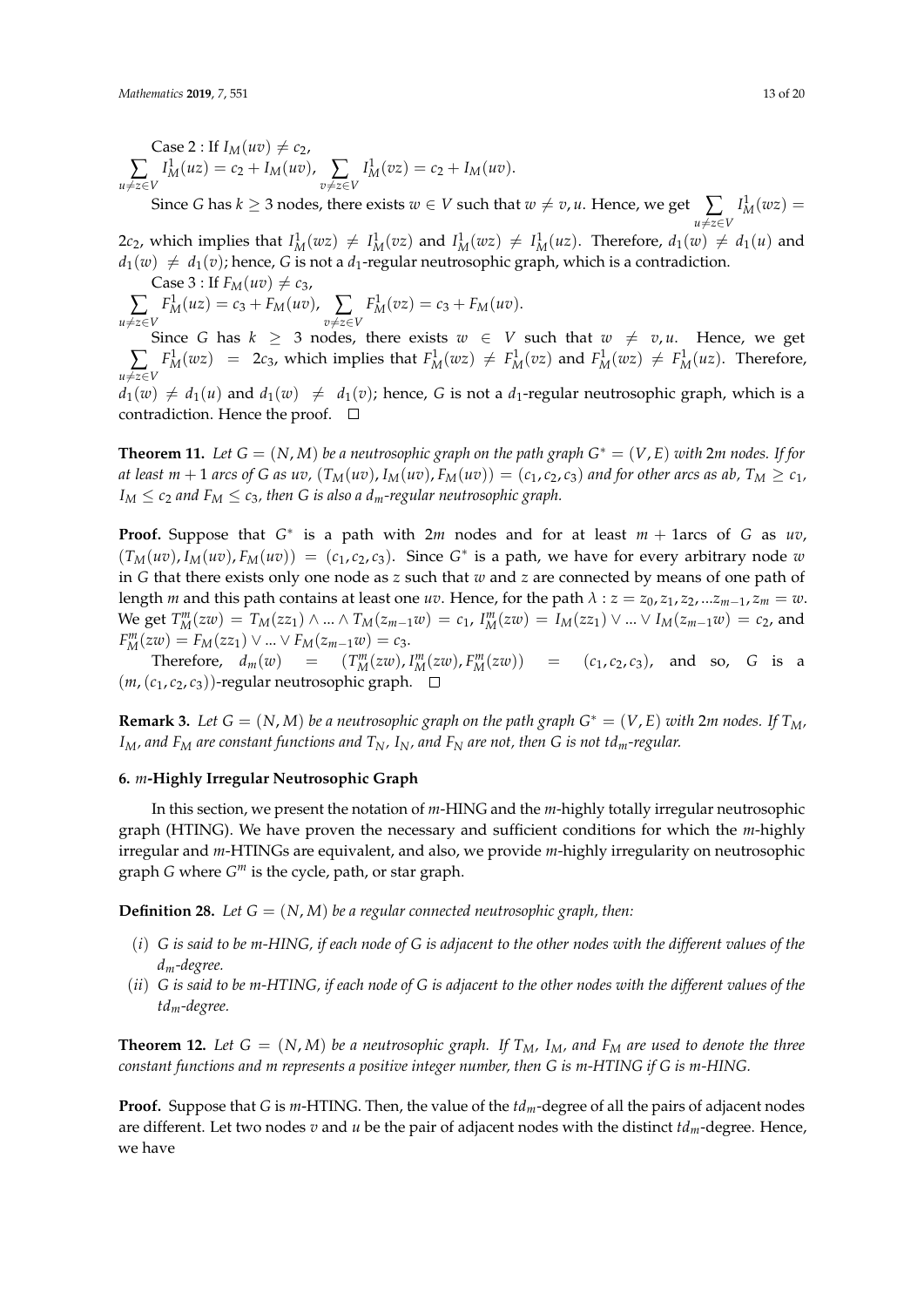*Mathematics* **2019**, *7*, 551 14 of 20

$$
td_m(u) = \left[\sum_{u \neq w \in V} T_M^m(uw) + T_N(u), \sum_{u \neq w \in V} I_M^m(uw) + I_N(u), \sum_{u \neq w \in V} F_M^m(uw) + F_N(u)\right]
$$
  
\n
$$
td_m(v) = \left[\sum_{v \neq w \in V} T_M^m(vw) + T_N(v), \sum_{v \neq w \in V} I_M^m(vw) + I_N(v), \sum_{v \neq w \in V} F_M^m(vw) + F_N(v)\right].
$$
  
\nSince  $td_m(u) \neq td_m(v)$ , we have,  $\sum_{u \neq w \in V} T_M^m(uw) + T_N(u) \neq \sum_{v \neq w \in V} T_M^m(vw) + T_N(v), \sum_{u \neq w \in V} I_M^m(uw) + I_N(v) \neq \sum_{v \neq w \in V} T_M^m(vw) + F_N(v).$   
\nSince  $T_N(u) = T_N(v), I_N(u) = I_N(v),$  and  $F_N(u) = F_N(v),$  hence we get  
\n
$$
\sum_{u \neq w \in V} T_M^m(uw) \neq \sum_{v \neq w \in V} T_M^m(vw), \sum_{u \neq w \in V} I_M^m(uw) \neq \sum_{v \neq w \in V} I_M^m(vw),
$$
 and  $\sum_{u \neq w \in V} F_M^m(uw) \neq \sum_{v \neq w \in V} F_M^m(uw).$   
\nTherefore, we have,  
\n
$$
d_{\mu}(u) = \left[\sum_{v \neq w \in V} T_M^m(uw), \sum_{u \neq w \in V} I_M^m(uw) \right] \neq \left[\sum_{v \neq w \in V} T_M^m(vw),
$$

$$
d_m(u) = \left[ \sum_{u \neq w \in V} T_M^m(uw), \sum_{u \neq w \in V} I_M^m(uw), \sum_{u \neq w \in V} F_M^m(uw) \right] \neq \left[ \sum_{v \neq w \in V} T_M^m(vw), \right]
$$

 $\sum_{v \neq w \in V}$  $I_M^m(vw)$ ,  $\sum_{v \neq w \in V}$ *F m <sup>M</sup>*(*vw*)  $= d_m(v)$ . Hence, any pair of adjacent nodes in *G* has distinct a  $d_m$ -degree. Then, *G* is *m*-HING.

Conversely, *G* is an *m*-HING. Then, the value of the *dm*-degree of each and every pair of adjacent nodes such as u and v is distinct. This implies that  $d_m(u) \neq d_m(v)$ . Since  $T_N(u) = T_N(v)$ ,  $I_N(u) = I_N(v)$ , and  $F_N(u) = F_N(v)$ , hence  $td_m(u) = d_m(u) + T_N(u) \neq id_m(u) = d_m(u) + I_N(u) \neq fd_m(u) = d_m(u) + F_N(u)$ , and so, any two adjacent nodes in *G* has the distinct *tdm*-degree. Therefore, *G* is an *m*-HTING.

Hence the proof.  $\Box$ 

**Theorem 13.** Let  $G = (N, M)$  be a neutrosophic graph on cycle graph  $G^* = (V, E)$  with  $k \geq 3$  nodes and for all  $i = 1, 2, ..., k - 1$  (where  $v_{k+1} = v_1$ ),  $T_M(v_i v_{i+1}) < T_M(v_{i+1} v_{i+2})$ or  $I_M(v_i v_{i+1}) > I_M(v_{i+1} v_{i+2})$  or  $F_M(v_iv_{i+1}) > F_M(v_{i+1}v_{i+2})$ *. Then, G is a*  $\left[1, 2, 3, \left[\frac{k}{2}\right]\right]$ 1 *-HING.*

**Proof.** Suppose that  $v_1, v_2, ..., v_k, v_1$  is the arcs of G, where  $T_M(v_1v_2) < T_M(v_2v_3) < ... < T_M(v_iv_{i+1}) <$  $T_M(v_{i+1}v_{i+2}) < ... < T_M(v_kv_1)$  and there exists  $v_iv_{i+1} \in E$  such that for  $1 \le m \le \lfloor \frac{k}{2} \rfloor$ ,  $d_m(v_i) =$  $d_m(v_{i+1})$ . Therefore, we get ∑  $v_i \neq v_{i+1} \in V$  $T_M^m(v_i v_j) = T_M(v_i v_{i+1}) + T_M(v_j v_{j+1})$  and ∑  $v_{i+1} \neq v_j \in V$  $T_M^m(v_i v_j) =$  $T_M(v_i v_{i+1}) + T_M(v_{j+1} v_{j+2})$ . Since  $d_m(v_i) = d_m(v_{i+1})$ ,  $T_M(v_i v_{i+1}) + T_M(v_j v_{j+1}) = T_M(v_i v_{i+1}) +$  $T_M(v_{j+1}v_{j+2})$ , thus  $T_M(v_i v_i + 1) = T_M(v_{j+1}v_j + 2)$ , which is a contradiction. Now, for every  $v_1, v_2, ..., v_k, v_1 \in E$ , also we have

 $I_M(v_1v_2) > I_M(v_2v_3) > ... > I_M(v_iv_{i+1}) > I_M(v_{i+1}v_{i+2}) > ... > I_M(v_kv_1)$  $F_M(v_1v_2) > F_M(v_2v_3) > ... > F_M(v_iv_{i+1}) > F_M(v_{i+1}v_{i+2}) > ... > F_M(v_kv_1).$ 

The proof is similar to the case as true membership, and the contradiction is obtained. Therefore,

*G* is an  $\left[1, 2, 3, \left[\frac{k}{2}\right]\right]$ 1 -HING.

**Remark 4.** Let  $G = (N, M)$  be a neutrosophic graph on cycle graph  $G^* = (V, E)$  with  $k \geq 3$  nodes and for all  $i = 1, 2, ..., k - 1$  (where  $v_{k+1} = v_1$ ),  $T_M(v_i v_{i+1}) < T_M(v_{i+1} v_{i+2})$  or  $I_M(v_i v_{i+1}) > I_M(v_{i+1} v_{i+2})$  or  $F_M(v_iv_{i+1}) > F_M(v_{i+1}v_{i+2})$ *. Then, G is not a*  $\left[1, 2, 3, \left[\frac{k}{2}\right]\right]$ 1 *-HING in general.*

**Example 6.** *Consider the neutrosophic graph G* =  $(N, M)$  *on graph G*<sup>\*</sup> =  $(V, E)$  *shown in the Figure [5.](#page-14-0)*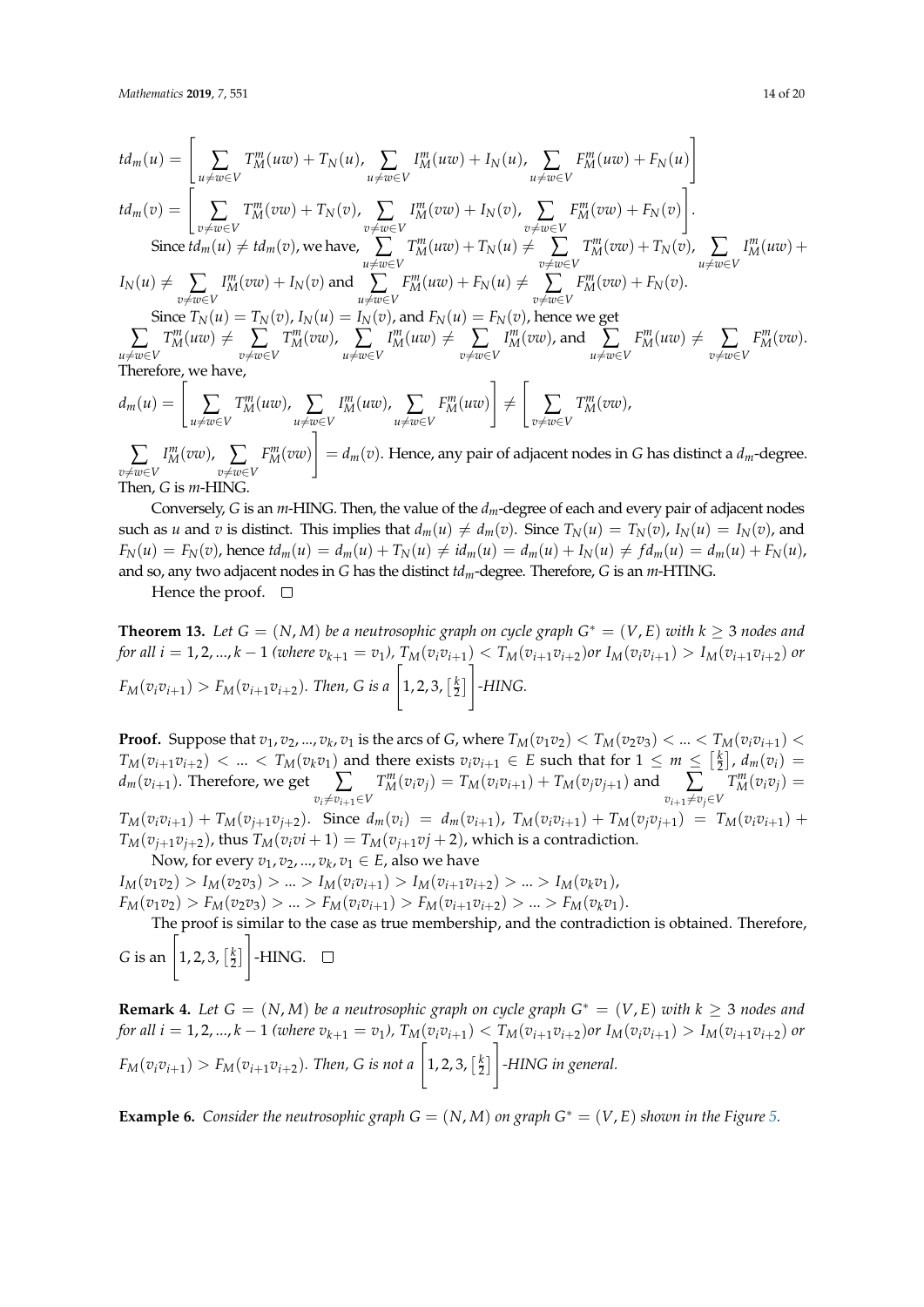<span id="page-14-0"></span>

**Figure 5.** *m*-highly irregular neutrosophic graph.

*We see that*  $T_M(ab) < T_M(bc) < T_B(cd) < T_B(da)$ *, and we get*  $td_2(a) = (0.3 + 0.4, 0.6 + 0.4) = (0.7, 1.0)$  $td_2(b) = (0.2 + 0.3, 0.6 + 0.6) = (0.5, 1.2)$  $td_2(c) = (0.3 + 0.4, 0.6 + 0.5) = (0.7, 1.1)$  $td_2(d) = (0.2 + 0.5, 0.6 + 0.4) = (0.7, 1.0)$ *Since for two vertices a and b, they are adjacent,*  $td_2(a) = td_2(b)$ *. Then, G is not a two-HTING.* 

**Theorem 14.** Let  $G = (N, M)$  be a neutrosophic graph on cycle graph  $G^* = (V, E)$  with  $k \geq 3$  nodes and for all  $i = 1, 2, ..., k - 1$  (where  $v_{k+1} = v_1$ ),  $T_M(v_i v_{i+1}) < T_M(v_{i+1} v_{i+2})$  or  $I_M(v_i v_{i+1}) > I_M(v_{i+1} v_{i+2})$  or  $F_M(v_iv_{i+1}) > F_M(v_{i+1}v_{i+2})$ *. Then, G is a*  $\left[1, 2, 3, \left[\frac{k}{2}\right]\right]$ 1 *-HING.*

**Proof.** Suppose that  $v_1, v_2, ..., v_k, v_1$  is the arcs of G, where  $T_M(v_1v_2) < T_M(v_2v_3) < ... < T_M(v_iv_{i+1}) <$  $T_M(v_{i+1}v_{i+2}) < ... < T_M(v_{k-1}v_k)$ . Then, for every  $1 \leq m \leq \left[\frac{k}{2}\right]$ , we get ∑  $v_i$ ≠ $v_j$ ∈*V*  $T_M^m(v_i v_j) =$  $\sqrt{ }$  $\int$  $\overline{\mathcal{L}}$  $T_M(v_i v_{i+1})$ , if  $i = 1, 2, 3, ..., m$  $T_M(v_i v_{i+1}) + T_M(v_{i-m} v_{i-m+11}, \text{ if } i = m+1, ..., k-m$  $T_M(v_{i-m}v_{i-m+1}, \text{ if } i = k - m + 1, \dots k.$ 

Hence, for every two adjacent nodes as  $v_i$  and  $v_{i+1}$  in *G*, we get  $d_m(v_i) \neq d_m(v_{i+1})$ . Therefore, *G* 1

is a  $\left[1, 2, 3, \left[\frac{k}{2} - 1\right]\right]$ -HING. Now, suppose that  $m = \left[\frac{k}{2}\right]$ . If *k* is even, then we have

$$
\sum_{v_i \neq v_j \in V} T_M^m(v_i v_j) = \begin{cases} T_M(v_i v_{i+1}), & \text{if } i = 1, 2, 3, ..., m \\ T_M(v_{i-m} v), & \text{if } i = m+1, ..., k-m \end{cases}
$$
  
If k is odd, then we have

$$
\sum_{v_i \neq v_j \in V} T_M^m(v_i v_j) = \begin{cases} T_M(v_i v_{i+1}), \text{ if } i = 1, 2, 3, ..., m \\ T_M(v_1 v_2) + T_M(v_{i-m} v_{i-m+1}, \text{ if } i = m+1 \\ T_M(v_{i-m} v_{i-m+1}, \text{ if } i = m+2, ...k. \end{cases}
$$

Here, in both cases, we see that for every two adjacent nodes  $v_i$  and  $v_{i+1}$  in  $G$ , we get  $d_m(v_i) \neq d_m(v_{i+1})$ , and so, *G* is a  $\left[\frac{k}{2}\right]$ -HING. Similarly, for the indeterministic and false membership function, for each arc, it is proven.

Hence the proof.  $\Box$ 

**Example 7.** *Consider the the neutrosophic graph*  $G = (N, M)$  *on graph*  $G^* = (V, E)$  *shown in Figure* [6.](#page-15-0)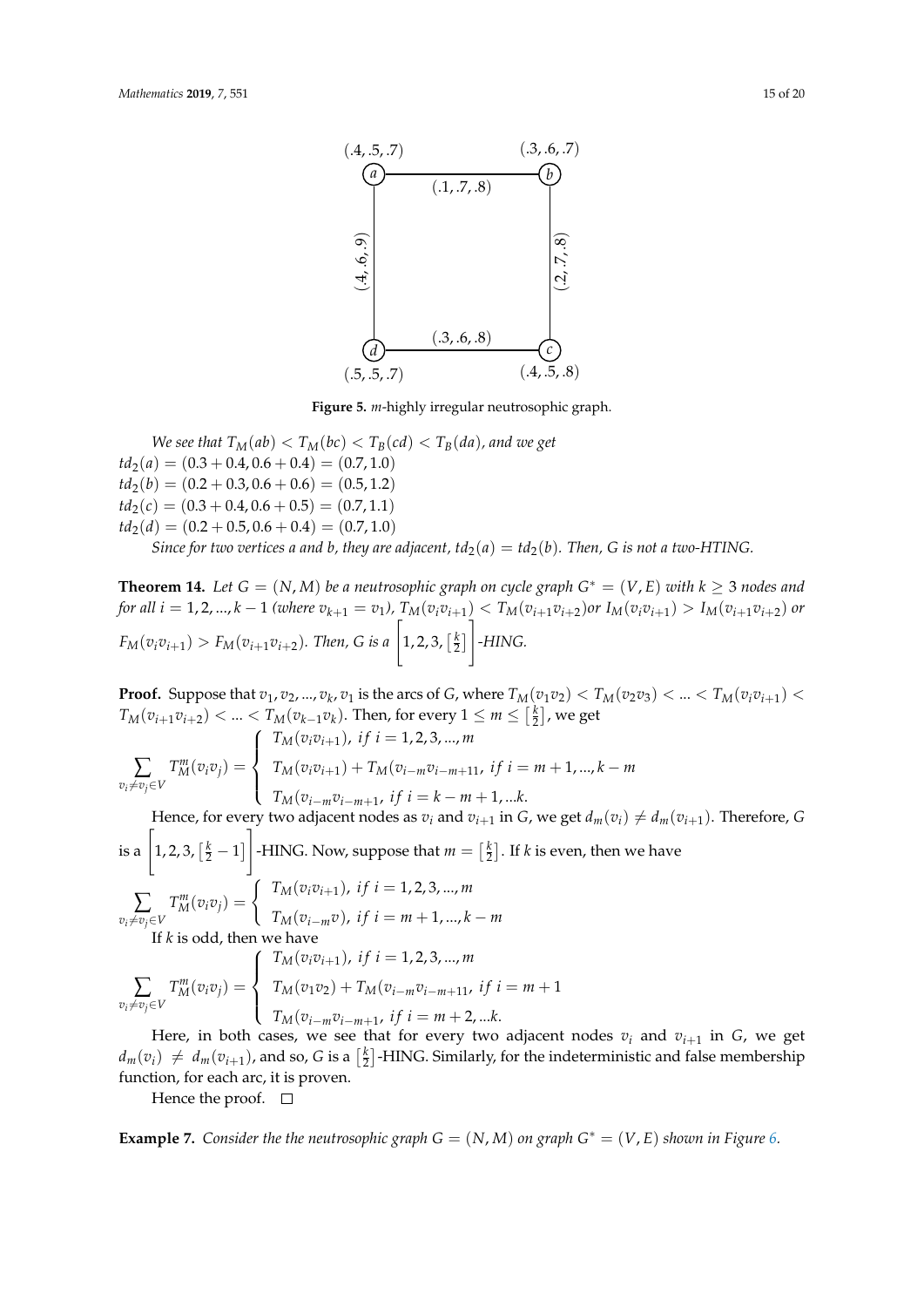<span id="page-15-0"></span>

**Figure 6.** Neutrosophic graph.

*We see that*  $T_M(ab) < T_M(bc) < T_M(cd)$ *, and we get*  $td_2(a) = (0.1 + 0.4, 0.4 + 0.4) = (0.5, 0.8)$  $td_2(b) = (0.2 + 0.3, 0.5 + 0.3) = (0.5, 0.8)$  $td_2(c) = (0.1 + 0.4, 0.4 + 0.2) = (0.5, 0.6)$  $td_2(d) = (0.2 + 0.5, 0.5 + 0.4) = (0.7, 0.9)$ *Since for two adjacent nodes a and b, td*<sub>2</sub>(*a*) = *td*<sub>2</sub>(*b*)*. Then, we see that G is not a two-HTING.* 

**Definition 29.** Let  $G = (N, M)$  be a neutrosophic graph. The graph G is said to be a star neutrosophic graph *if it is a complete bipartite neutrosophic graph such that one partition of V contains only one node.*

**Theorem 15.** Let  $G = (N, M)$  be a star neutrosophic graph with  $k \geq 4$  nodes such that the node  $v_1$  is incident to the other nodes. If for all  $i = 1, 2, ..., k$ ,  $T_M(v_i v_{i+1}) < T_M(v_{i+1} v_{i+2})$ , or  $I_M(v_i v_{i+1}) > I_M(v_{i+1} v_{i+2})$ , or  $F_M(v_i v_{i+1}) > F_M(v_{i+1} v_{i+2})$ *. Then, G is a* [1, 2]-HING.

**Proof.** Suppose that  $v_1, v_2, ..., v_k, v_1$  is the arcs of G, where  $T_M(v_1v_2) < T_M(v_2v_3) < ... < T_M(v_iv_{i+1}) <$  $T_M(v_{i+1}v_{i+2}) < ... < T_M(v_kv_1).$ 

Then, 
$$
\sum_{v_i \neq v_j \in V} T_M^1(v_1v_j) = \sum_{j=2}^k T_M(v_1v_j)
$$
 and 
$$
\sum_{v_i \neq v_j \in V} T_M^1(v_1v_j) = T_M(v_1v_j); i = 2, 3, ..., k.
$$

Hence,  $d_1(v_1) \neq d_1(v_2) \neq d_1(v_3) \neq .... \neq d_1(v_k)$ . There, *G* is a one-HING. In addition, we see that  $d_1(v_1) = (0, 1)$  and  $\sum$  $v_i \neq v_j \in V$  $T_M^2(v_1v_j) = (k-i)t_M(v_1v_i) +$ *i*−1 ∑ *j*=2  $T_M(v_1v_j)$ . Hence, for every  $i = 2, ..., k$ ,

 $d_1(v_i) \neq d_1(v_1)$ , and so, *G* is a two-HING. Similarly, the proof is established for the indeterminacy and false membership function of each arc.

Hence the proof.  $\square$ 

## **7. Some Applications of Regular and Bipartite Neutrosophic Graphs**

There are many networks that are used in real-life scenarios. Graph theory plays a vital role in the application parts of these networks. Some networks are designed for distributing commodities or services. The power grid, Internet-related issues, and road transportation networks are some examples of technological networks. There has been a phenomenal change in network research in recent years from a small graphical structure to a wide statistical analysis of large-scale networks.

Most of the real-life networks/structures are ambiguous and vague in nature and not well defined. Indeterministic information exists in almost every real-life scenario. The neutrosophic graph is more flexible and compatible to model the indeterministic information in a network when compared to the fuzzy graph or vague graph. A graph is a classical way of modeling real-life networks, which consist of relationships between entities. In a graph, the entities are expressed by nodes and relationships by arcs.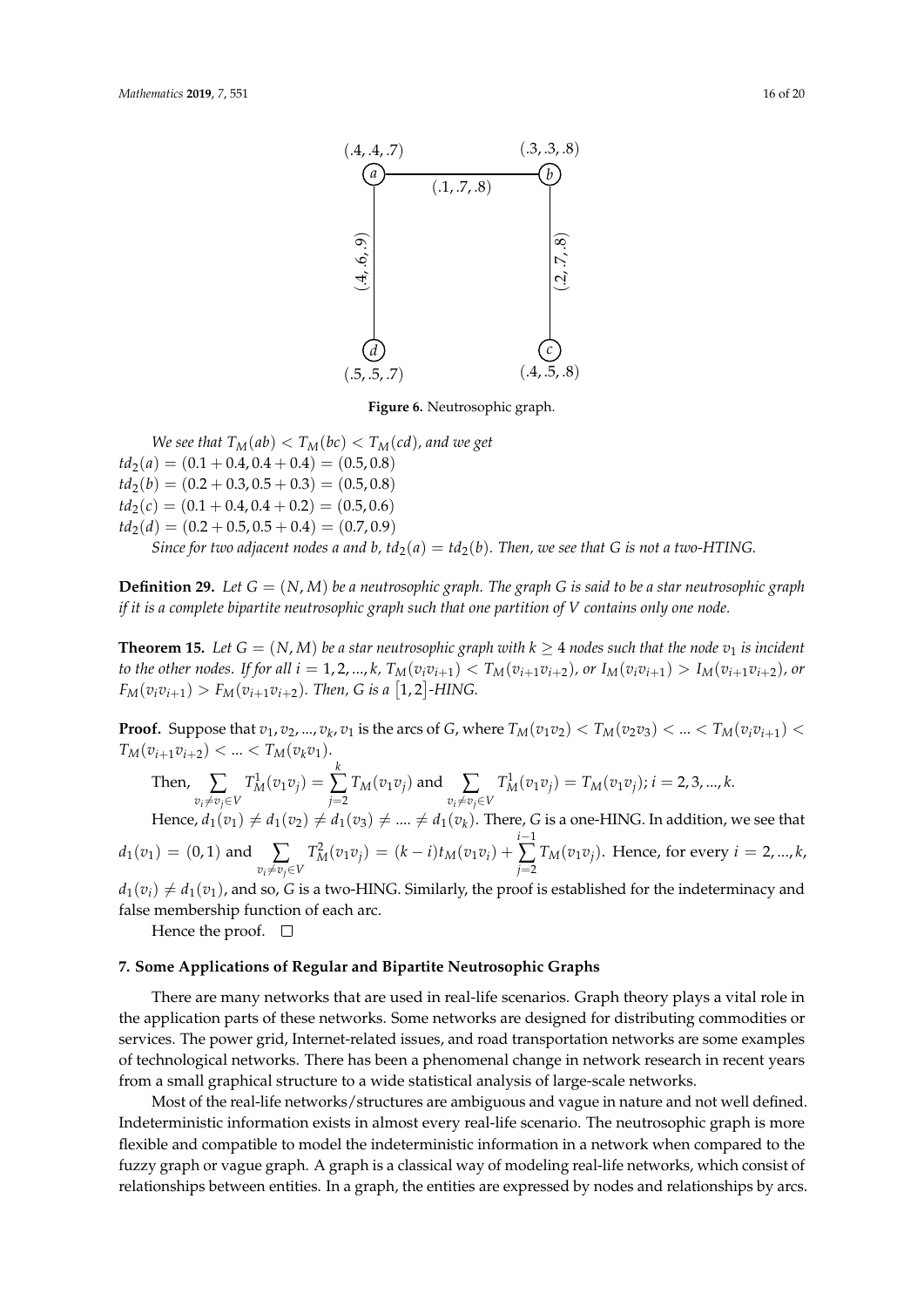If there exist uncertainties due to indeterministic or vague information about the entities, or relations, or both, then the neutrosophic graph model is very efficient to design such networks. Neutrosophic graphs are widespread and important in the area of mathematical modeling, pattern recognition, relational mapping, biological, social networks, and information systems. It can be applied to artificial intelligence with neutrosophic rules in the inference system. These graphs can be represented in different data structures in different applications internally. In those real-life applications, the basic mathematical model is that of a neutrosophic graph.

Transforming all those data-carrying networks to a neutrosophic graph using various types of information from all the possible existing levels, it is a proper multilevel method where all possible levels and ties among them are represented and analyzed mathematically at the same time. Neutrosophic graphs have more applications related to information technology and computer science such that these graphs are used to illustrate networks of communication, data optimization, machine learning, chip design, and much more.

#### *7.1. Assignment Problem*

The assignment problem is a well-known and fundamental topic of study in the field of operation research. This problem can be modeled as a bipartite neutrosophic graph. Let a neutrosophic graph  $G = (V, E)$  where *V* denotes the nodes and *E* represents the arcs be represented as a neutrosophic bipartite graph, if it satisfies the condition such that  $V = X \cup Y$  and  $X \cap Y = \omega$ ; where  $\omega$  is a null matrix, and  $E \in X \times Y$ . A neutrosophic bipartite graph *G* is described as a weighted bipartite graph if every edge (i.e., *E*) of it consists of a neutrosophic weight (i.e.,  $\varphi$  (*i*, *j*)). The neutrosophic weight of one-to-one matching (i.e., *M*) is described by the following.

$$
\omega\left(M\right)=\sum_{E\in M}\omega\left(E\right)
$$

A matching (i.e., *M*) is called a perfect matching if each node of *X* is assigned to one of the *Y* nodes. Therefore, a linear assignment problem is defined as determining a perfect matching in *G* that is maximally weighted.

#### *7.2. Road Transportation Network*

A road transportation network can be modeled by a neutrosophic graph, due to its imprecise dataset, neutrosophic information for vertices as the geometric location, the grade of significance, and so on; in addition to the arcs as the width, length, quality, traffic, and so on. Therefore, we can represent a road transportation network properly by using neutrosophic graphs where the vertices and the edges represent the cities and routes between two cities, respectively. Dijkstra's algorithm [\[45](#page-19-15)[,46\]](#page-19-16) is a popular and well-known algorithm to solve the shortest path problem (SPP). It is an algorithmic approach to find the shortest path between two cities within the road transportation network. Floyd also contributed much to the efficient route-finding algorithms, hence the famous Floyd's algorithm to find the shortest paths in any network with weights. The SPP is very useful to model the network routing protocol. In any shortest path algorithm, we consider a node as the source node and find all the shortest paths between the source vertex and destination vertex using all other nodes in the graph. Hence, the proposed *dm*-degree of the source node will pave a new way to find the shortest path. When its efficiency is proven, it could be considered as the best one in the road transport network.

#### *7.3. Social Networks*

Social networks are platforms on which millions of people are interconnected everywhere in the world. There are many social networks [\[47\]](#page-19-17) like Facebook, WhatsApp, and Instagram. These networks have reached a rapid progress in recent years and have spread all over the world in several ways. There are also some security issues pointed out recently by ethical hacking teams; hence to maintain the privacy of the user and the data released by them. In the medium, messages could be tampered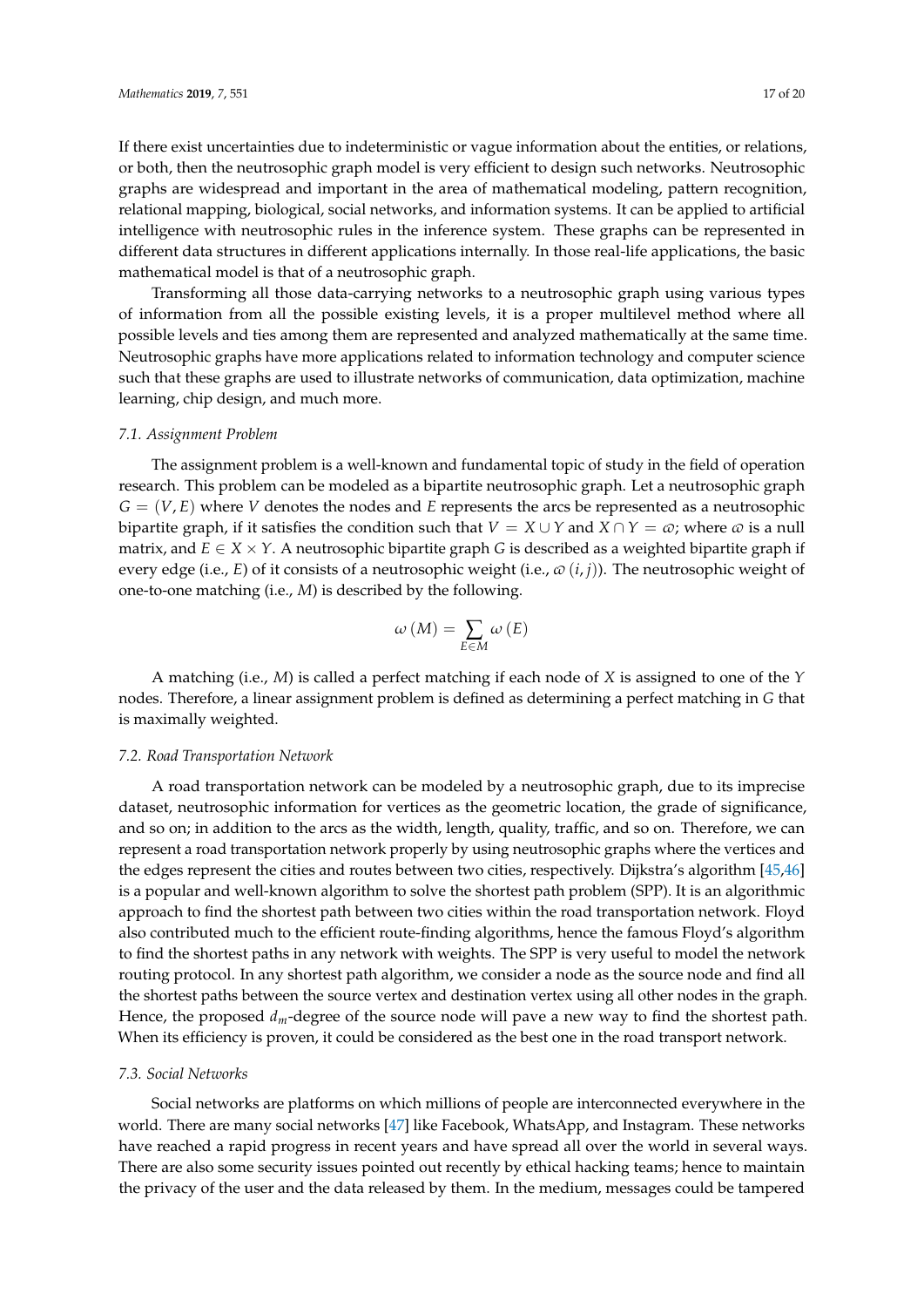with easily when a user sends the information to all the other users of his/her group. However, the situation is that a user should be connected to all other users. Social networks can be modeled by a neutrosophic regular graph, since *dm*-degree farthest vertices are assumed by paths; therefore, it is a vertex that has at most *dm*-degrees; hence, the secrecy of this vertex is maintained, and the user information is secured. If all the vertices of a social network have the same neutrosophic *dm*-degree, then the user's secrecy is maintained by adding a lowest arc and producing a *dm*-degree in these graphs. Therefore, in these ways, in social networks, the data integrity is maintained, resisting more neighborhood attacks and threats.

The concept of regularity plays an important role in modeling many real-life optimization problems (e.g., social networks, wireless networks, road networks, assignment problems), so the main focus of this study is to present the concept of regularity in neutrosophic graph theory. The degree of a vertex in a graph is a way to find the number of relations of a vertex, so to analyze a network, it is very essential to find the degree of vertices. In this study, we have described the different types of degrees (*dm*-degree and *tdm*-degree) of nodes in a neutrosophic graph. The idea of the neutrosophic degree of a node is very important from different aspects in the real-world. Here, we have presented the definition of the free vertex (node) and busy vertex (node) of a regular neutrosophic graph, which are very useful to find the solutions of many real-life problems like the traffic congestion problem. Finally, we have mentioned some real-life applications of the regular neutrosophic graph, complete bipartite neutrosophic graph, and node *dm*-degree of a neutrosophic graph. This study will be useful when the neutrosophic graphs are extremely large. For example, we have described the utility of the regular neutrosophic graph to model a social network. In the Twenty First Century, social networks are platforms on which millions of people are interconnected everywhere in the world. Therefore, as a future study, we will have to consider some large regular neutrosophic fuzzy graphs to model the social networks in real-life scenarios, and the closeness and diameter need to be computed for the analysis of this social network. Furthermore, we will try to propose some algorithmic methods to determine the closeness and diameter of any social network in real life. Despite the demand for future work, this paper is a useful initial contribution to neutrosophic graph theory, and some problems are described under the neutrosophic environment.

## **8. Conclusions**

The main contribution of this manuscript is to introduce the idea of regularity in neutrosophic graph theory. In this paper, we have described the notion of the *dm*-degree and *tdm*-degree of nodes in a neutrosophic graph. Some different types of neutrosophic graphs such as the regular, regular strong, *dm*-regular, *tdm*-regular, and complete bipartite neutrosophic graph were introduced here. We have also provided some sufficient criteria for which the *tdm*-regular neutrosophic graph and *dm*-regular neutrosophic graph are equivalent. We have introduced the definition of the *µ*-complement and *h*-morphism of a neutrosophic graph. Some properties of the complement and isomorphic regular neutrosophic graph were also presented here. Finally, some real-life applications of the regular neutrosophic graph and complete bipartite neutrosophic graph were described for the assignment problem, road transportation network, and social networks. In the future, we will focus on the study of neutrosophic intersection graphs, neutrosophic interval graphs, neutrosophic hyper graphs, and so on. The idea of the neutrosophic graph can be used in several areas of expert systems, image processing, computer networks, and social systems.

**Author Contributions:** L.H., A.D., Y.H., and Y.L. conceived of the presented idea. P.K.K.K., D.K., L.H., and A.D. developed the theory and performed the computations. Y.H. and Y.L. verified the analytical methods. A.D. contributed reagents/materials/analysis tools. L.H., Y.H., and Y.L. wrote the paper.

**Funding:** The study was supported by the "Major scientific and technological innovation project of Shandong Province, China (Grant No. 2017CXGC0901)" and the "Major basic research project of Shandong natural science foundation, China (Grant No. ZR2018ZC0436)".

**Conflicts of Interest:** The authors declare no conflict of interest.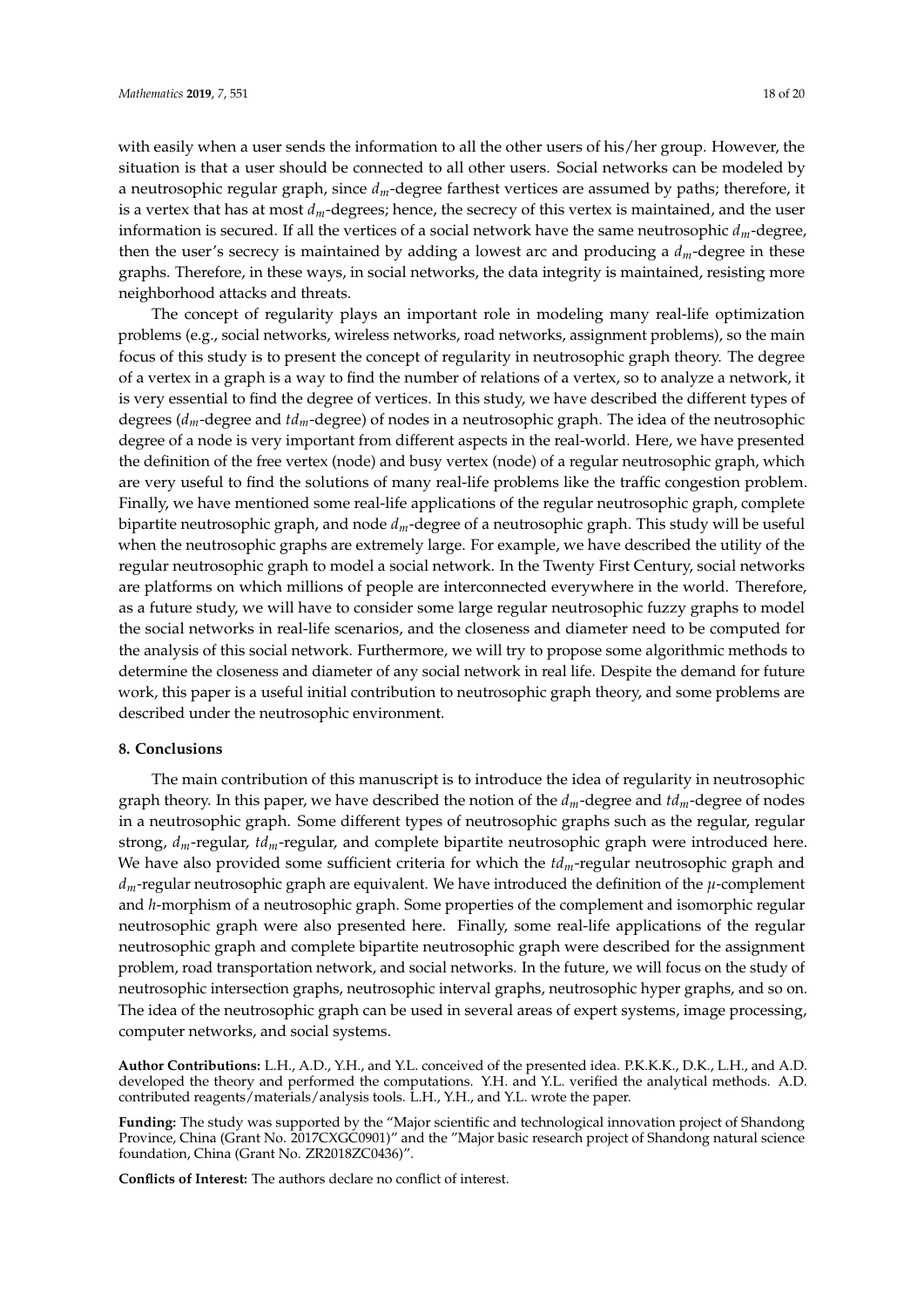# **References**

- <span id="page-18-0"></span>1. Zadeh, L.A. Fuzzy sets. *Inf. Control* **1965**, *8*, 338–353. [\[CrossRef\]](http://dx.doi.org/10.1016/S0019-9958(65)90241-X)
- <span id="page-18-1"></span>2. Dey, A.; Pal, A.; Pal, T. Interval type 2 fuzzy set in fuzzy shortest path problem. *Mathematics* **2016**, *4*, 62. [\[CrossRef\]](http://dx.doi.org/10.3390/math4040062)
- <span id="page-18-2"></span>3. Kaufmann, A. *Introduction to the Theory of Fuzzy Subsets*; Academic Press: Cambridge, MA, USA, 1975; Volume 2.
- <span id="page-18-3"></span>4. Rosenfeld, A. Fuzzy graphs. In *Fuzzy Sets and Their Applications to Cognitive and Decision Processes*; Elsevier: Amsterdam, The Netherlands, 1975; pp. 77–95.
- <span id="page-18-4"></span>5. Gani, A.N.; Radha, K. On regular fuzzy graphs. *J. Phys. Sci.* **2008**, *12*, 33–40.
- <span id="page-18-5"></span>6. Samanta, S.; Pal, M. Irregular bipolar fuzzy graphs. *arXiv* **2012**, arXiv:1209.1682.
- <span id="page-18-6"></span>7. Rashmanlou, H.; Pal, M. Some properties of highly irregular interval-valued fuzzy graphs. *World Appl. Sci. J.* **2013**, *27*, 1756–1773.
- <span id="page-18-7"></span>8. Rashmanlou, H.; Samanta, S.; Pal, M.; Borzooei, R. A study on vague graphs. *SpringerPlus* **2016**, *5*, 1234. [\[CrossRef\]](http://dx.doi.org/10.1186/s40064-016-2892-z) [\[PubMed\]](http://www.ncbi.nlm.nih.gov/pubmed/27536517)
- <span id="page-18-8"></span>9. Rashmanlou, H.; Samanta, S.; Pal, M.; Borzooei, R.A. A study on bipolar fuzzy graphs. *J. Intell. Fuzzy Syst.* **2015**, *28*, 571–580.
- <span id="page-18-9"></span>10. Pramanik, T.; Samanta, S.; Pal, M.; Mondal, S.; Sarkar, B. Interval-valued fuzzy *φ*-tolerance competition graphs. *SpringerPlus* **2016**, *5*, 1981. [\[CrossRef\]](http://dx.doi.org/10.1186/s40064-016-3463-z)
- <span id="page-18-10"></span>11. Nandhini, S.; Nandhini, E. Strongly Irregular Fuzzy Graphs. *Int. J. Math. Arch. EISSN 2229-5046* **2014**, *5*, 2229–5046.
- <span id="page-18-11"></span>12. Ghorai, G.; Pal, M. Certain types of product bipolar fuzzy graphs. *Int. J. Appl. Comput. Math.* **2017**, *3*, 605–619. [\[CrossRef\]](http://dx.doi.org/10.1007/s40819-015-0112-0)
- <span id="page-18-12"></span>13. Dey, A.; Son, L.; Kumar, P.; Selvachandran, G.; Quek, S. New concepts on vertex and edge coloring of simple vague graphs. *Symmetry* **2018**, *10*, 373. [\[CrossRef\]](http://dx.doi.org/10.3390/sym10090373)
- <span id="page-18-13"></span>14. Borzooei, R.A.; Rashmanlou, H.; Samanta, S.; Pal, M. New concepts of vague competition graphs. *J. Intell. Fuzzy Syst.* **2016**, *31*, 69–75. [\[CrossRef\]](http://dx.doi.org/10.3233/IFS-162121)
- <span id="page-18-14"></span>15. Borzooei, R.A.; Rashmanlou, H.; Samanta, S.; Pal, M. Regularity of vague graphs. *J. Intell. Fuzzy Syst.* **2016**, *30*, 3681–3689. [\[CrossRef\]](http://dx.doi.org/10.3233/IFS-162114)
- <span id="page-18-15"></span>16. Atanassov, K.T. Intuitionistic fuzzy sets. *Fuzzy Sets Syst.* **1986**, *20*, 87–96. [\[CrossRef\]](http://dx.doi.org/10.1016/S0165-0114(86)80034-3)
- 17. Atanassov, K.T. Intuitionistic fuzzy sets. In Proceedings of the VII ITKR's Session, Sofia, Bulgarian, 20–23 June 1983. (In Bulgarian)
- <span id="page-18-16"></span>18. Atanassov, K.T. Intuitionistic fuzzy sets. In *Intuitionistic Fuzzy Sets*; Springer: Berlin, Germany, 1999; pp. 1–137.
- <span id="page-18-17"></span>19. Shannon, A.; Atanassov, K. On a generalization of intuitionistic fuzzy graphs. *NIFS* **2006**, *12*, 24–29.
- <span id="page-18-18"></span>20. Parvathi, R.; Karunambigai, M. Intuitionistic fuzzy graphs. In *Computational Intelligence, Theory and Applications*; Springer: Berlin, Germany, 2006; pp. 139–150.
- 21. Parvathi, R.; Thamizhendhi, G. Domination in intuitionistic fuzzy graphs. *Notes Intuit. Fuzzy Sets* **2010**, *16*, 39–49.
- <span id="page-18-19"></span>22. Parvathi, R.; Karunambigai, M.; Atanassov, K.T. Operations on intuitionistic fuzzy graphs. In Proceedings of the 2009 IEEE International Conference on Fuzzy Systems, Jeju Island, Korea, 20–24 August 2009; pp. 1396–1401.
- <span id="page-18-20"></span>23. Rashmanlou, H.; Samanta, S.; Pal, M.; Borzooei, R.A. Intuitionistic fuzzy graphs with categorical properties. *Fuzzy Inf. Eng.* **2015**, *7*, 317–334. [\[CrossRef\]](http://dx.doi.org/10.1016/j.fiae.2015.09.005)
- <span id="page-18-21"></span>24. Rashmanlou, H.; Samanta, S.; Pal, M.; Borzooei, R.A. Bipolar fuzzy graphs with categorical properties. *Int. J. Comput. Intell. Syst.* **2015**, *8*, 808–818. [\[CrossRef\]](http://dx.doi.org/10.1080/18756891.2015.1063243)
- 25. Akram, M.; Akmal, R. Operations on intuitionistic fuzzy graph structures. *Fuzzy Inf. Eng.* **2016**, *8*, 389–410. [\[CrossRef\]](http://dx.doi.org/10.1016/j.fiae.2017.01.001)
- 26. Rashmanlou, H.; Borzooei, R.; Samanta, S.; Pal, M. Properties of interval valued intuitionistic (S, T)—Fuzzy graphs. *Pac. Sci. Rev. A Nat. Sci. Eng.* **2016**, *18*, 30–37. [\[CrossRef\]](http://dx.doi.org/10.1016/j.psra.2016.06.003)
- <span id="page-18-22"></span>27. Sahoo, S.; Pal, M. Different types of products on intuitionistic fuzzy graphs. *Pac. Sci. Rev. A Nat. Sci. Eng.* **2015**, *17*, 87–96. [\[CrossRef\]](http://dx.doi.org/10.1016/j.psra.2015.12.007)